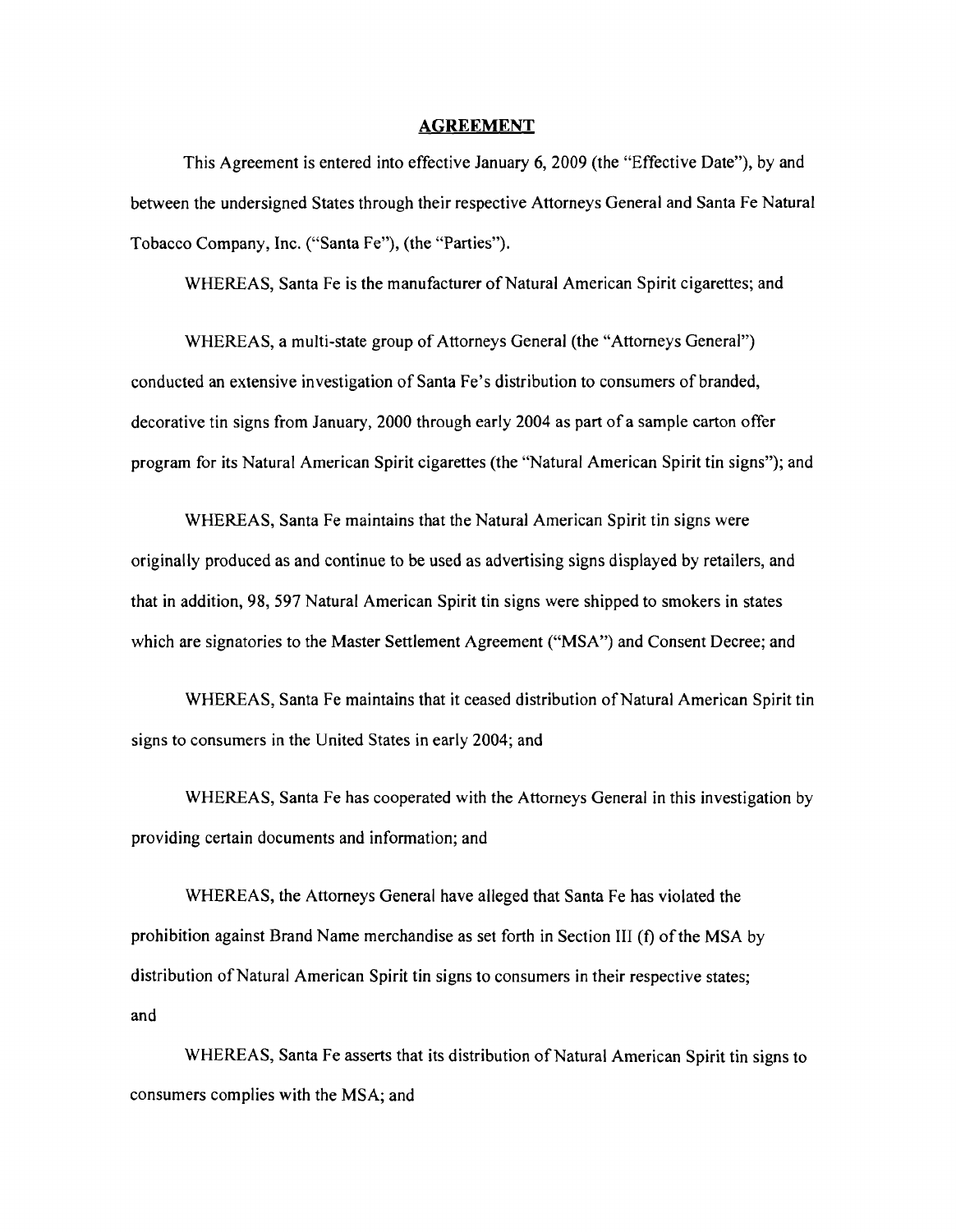WHEREAS, the Attorneys General have determined that it is in the public interest of their respective States and their residents to enter into this Agreement rather than to proceed with litigation and that this Agreement is in the best interest of the States and satisfies the States' concerns about Santa Fe's Natural American Spirit tin signs, and Santa Fe also has determined that it is in its interest to enter into this Agreement rather than to proceed with litigation; and

WHEREAS, the Parties wish to completely settle, release and discharge all claims under Section III (f) of the MSA, and this Agreement constitutes a good faith settlement of the disputes and disagreements between the Parties relating to the application of Section III (f) to Santa Fe's Natural American Spirit tin signs; and

NOW, THEREFORE, in consideration of their mutual agreement to the terms ofthis Agreement, and such other consideration as described herein, the sufficiency of which is hereby acknowledged, the Parties, acting by and through their authorized agents, stipulate and agree as follows:

#### **I. Definitions**

The following terms shall have the following definitions:

- 1. "Adult" shall have the same meaning as in the MSA.
- 2. "Adult-Only Facility" shall have the same meaning as in the MSA.
- 3. "Cigarettes" shall have the same meaning as in the MSA.
- 4. "Master Settlement Agreement" or "MSA" shall mean the tobacco Master Settlement Agreement agreed to among certain states and governmental jurisdictions and certain cigarette manufacturers on November 23, 1998, as amended, as to which Santa Fe is a Subsequent Participating Manufacturer as defined in the MSA.
- 5. "Signatory States" shall mean those states which sign this Agreement by a representative of the state's Attorney General.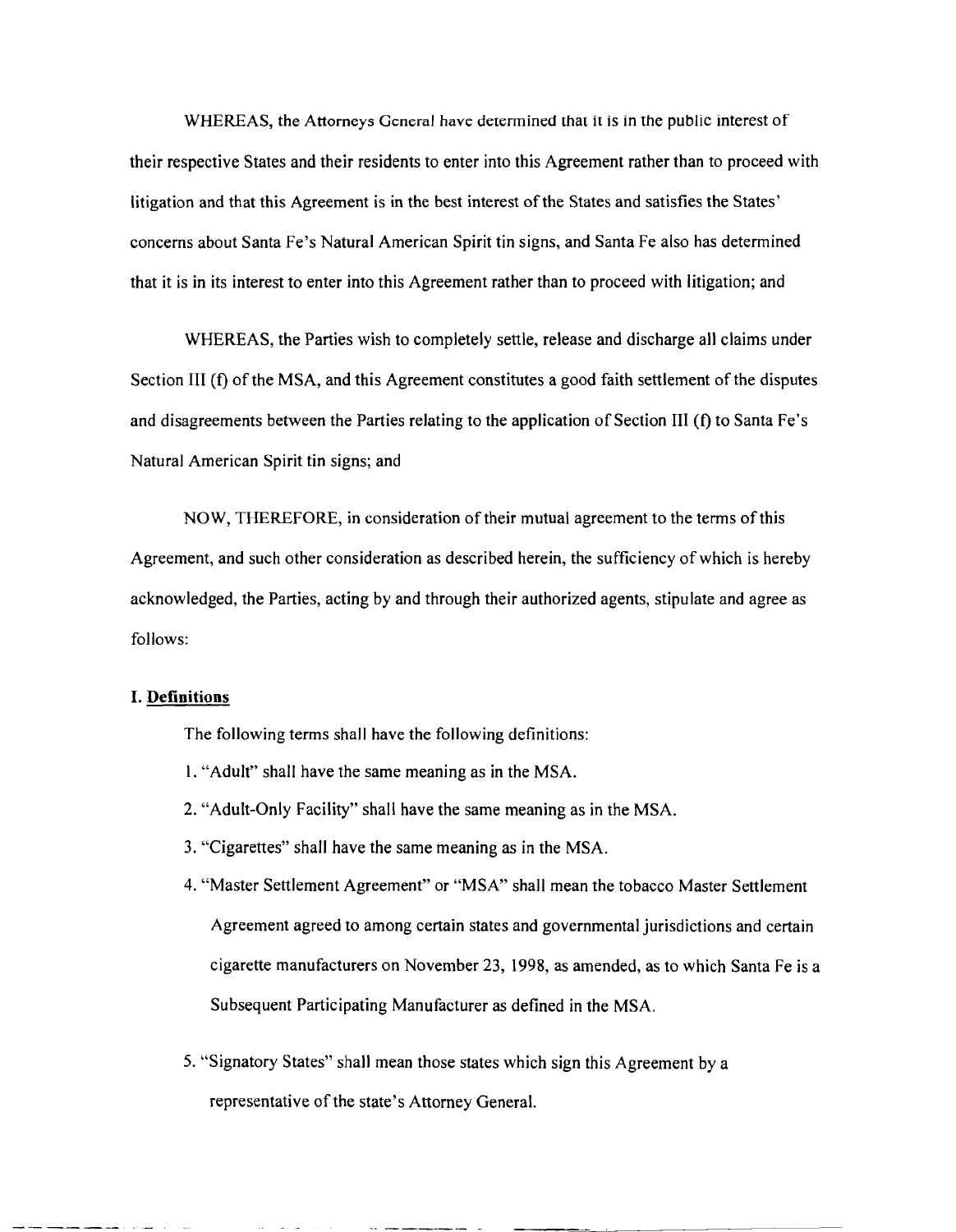6. "NAAG" shall have the same meaning as in the MSA.

7. "Brand Name" shall have the same meaning as in the MSA.

8. "Underage" shall have the same meaning as in the MSA.

#### **II. Prohibitions**

1. As ofthe Effective Date ofthis Agreement, Santa Fe agrees that it will refrain from any further distribution of its Natural American Spirit tin signs to consumers within the United States.

2. Santa Fe further agrees that it shall not, within any Signatory State, market, distribute, offer, sell, or license to consumers, non-employees and/or Underage employees, or cause to be marketed, distributed, offered, sold or licensed to consumers, non-employees and/or Underage employees (including without limitation by catalogue or direct mail) the following ("Prohibited Items") which bear a Brand Name: any paintings and plaques (other than plaques awarded to wholesalers, distributors, retailers or employees) intended for home and/or office use; apparel (including, but not limited to shirts, caps, hats, belts, shoelaces, shoes and sneakers); ice coolers; thermoses; mugs; cups; beer/soda can holders; straws; napkins; coasters; linens; blankets; towels; housewares; dinnerware; glassware; kitchen accessories; personal music player accessories; computer accessories; umbrellas and other rain gear; beach or pool accessories; seed packets; gardening accessories; water bottles; lighting accessories; whistles; flashlights; camping gear; food products; bags; carry-alls; luggage; back packs; luggage tags; frisbees; balls; skateboards and other athletic equipment and accessories; CDs, DVDs, video games in optical disc media or other physical format, the content of which is unrelated to Santa Fe, its products or its activities;  $\frac{1}{2}$ stuffed animals or dolls; figurines; flags; sunglasses; watches; clocks; lighters; ashtrays; paper

------- .\_- ---- - ---\_.- - \_.\_---

It is the view of the Signatory States that under certain circumstances other CDs, DVDs, and video games could be considered merchandise which bears a Brand Name, and therefore prohibited under the Master Settlement Agreement. However, since the parties do not have a common opinion on this issue, the parties have chosen not to address such CDs, DVDs, and video games in this Agreement.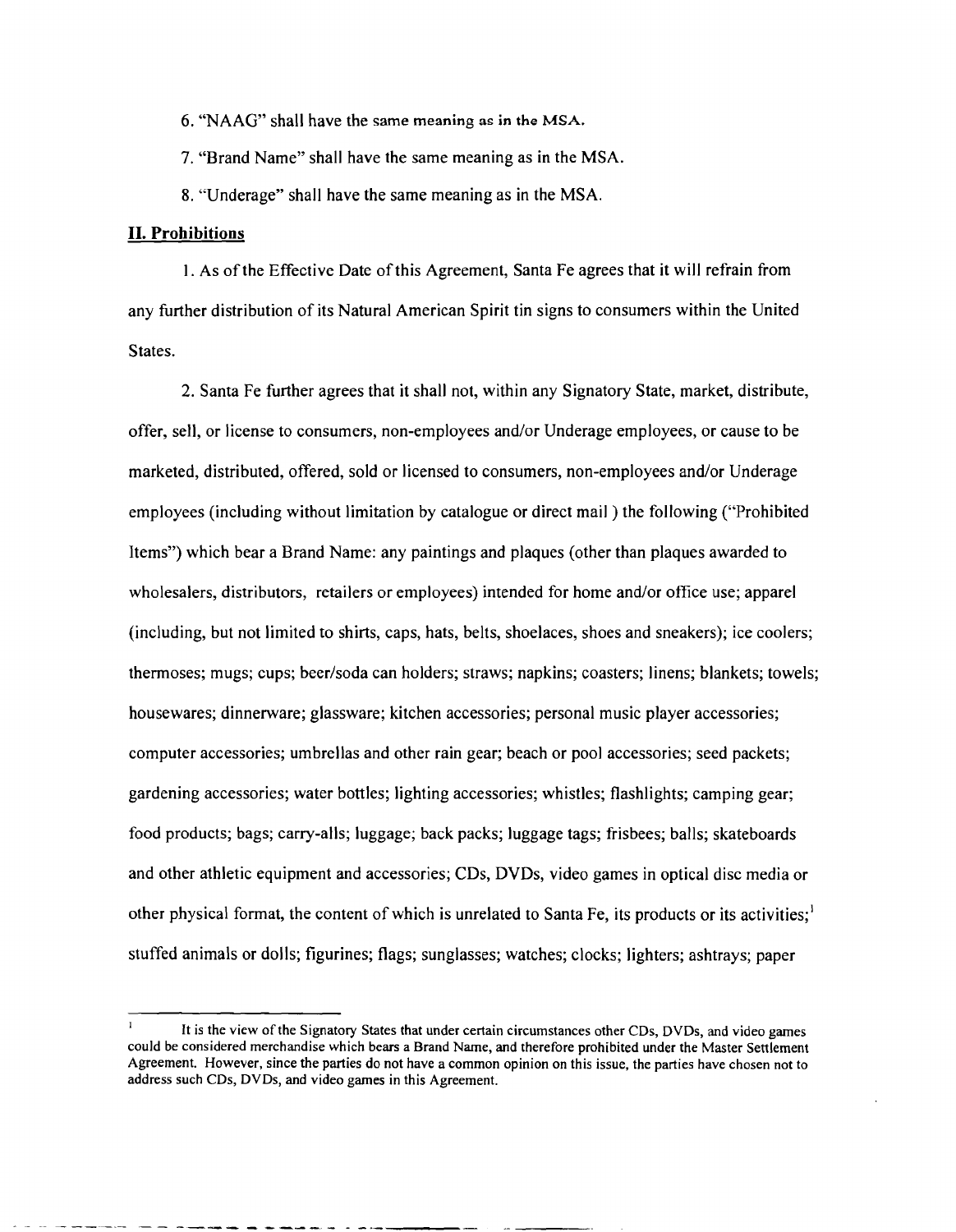weights; consumer appliances; grooming and personal care products; identification badge holders or necklaces; pens, pencils, post-its, note cards for consumer use, writing pads and other packaged retail stationery products; key chains; cell phone accessories; mouse pads; toys; board games; playing cards; puzzles; wrist bands; charms; jewelry; fashion accessories; calendars; picture frames; books and match books.

3. This Agreement shall not be deemed to restrict in any way whatsoever:

A. The use of the Prohibited Items set forth in paragraph II (2) of this Agreement within an Adult Only Facility, provided such items are not distributed (by sale or otherwise) to any member of the general public; and

B. The distribution of any of the Prohibited Items set forth in paragraph II (2) of this Agreement to Santa Fe's employees, officers, directors, attorneys, representatives, agents, successors and assigns exclusively for their own personal use.

#### **III. Stipulated Penalties**

Santa Fe shall pay to the Signatory States a stipulated penalty of \$250.00 per violation for each and every violation of paragraph II (1) and (2) of this Agreement after the Effective Date. The penalty shall be paid to the Signatory State(s) in whose jurisdiction the violation(s) occurred. Penalties for violations occurring in states which are not Signatory States will be divided equally among the Signatory States. The Attorney(s) General of the Signatory State(s) may, at their discretion, reduce the stipulated penalty amount payable to them upon application for such reduction by Santa Fe and a demonstration that the violation was a result of a reasonable mistake or of good faith corporate negligence, misfeasance, or nonfeasance. Nothing in this provision shall preclude the Attorneys General from seeking court-ordered penalties pursuant to their respective state laws, in equity, or pursuant to the MSA, should Santa Fe fail to pay any assessed stipulated penalties pursuant to this provision, but any amounts paid pursuant to this Agreement shall be set off against any amounts awarded in any such separate proceeding.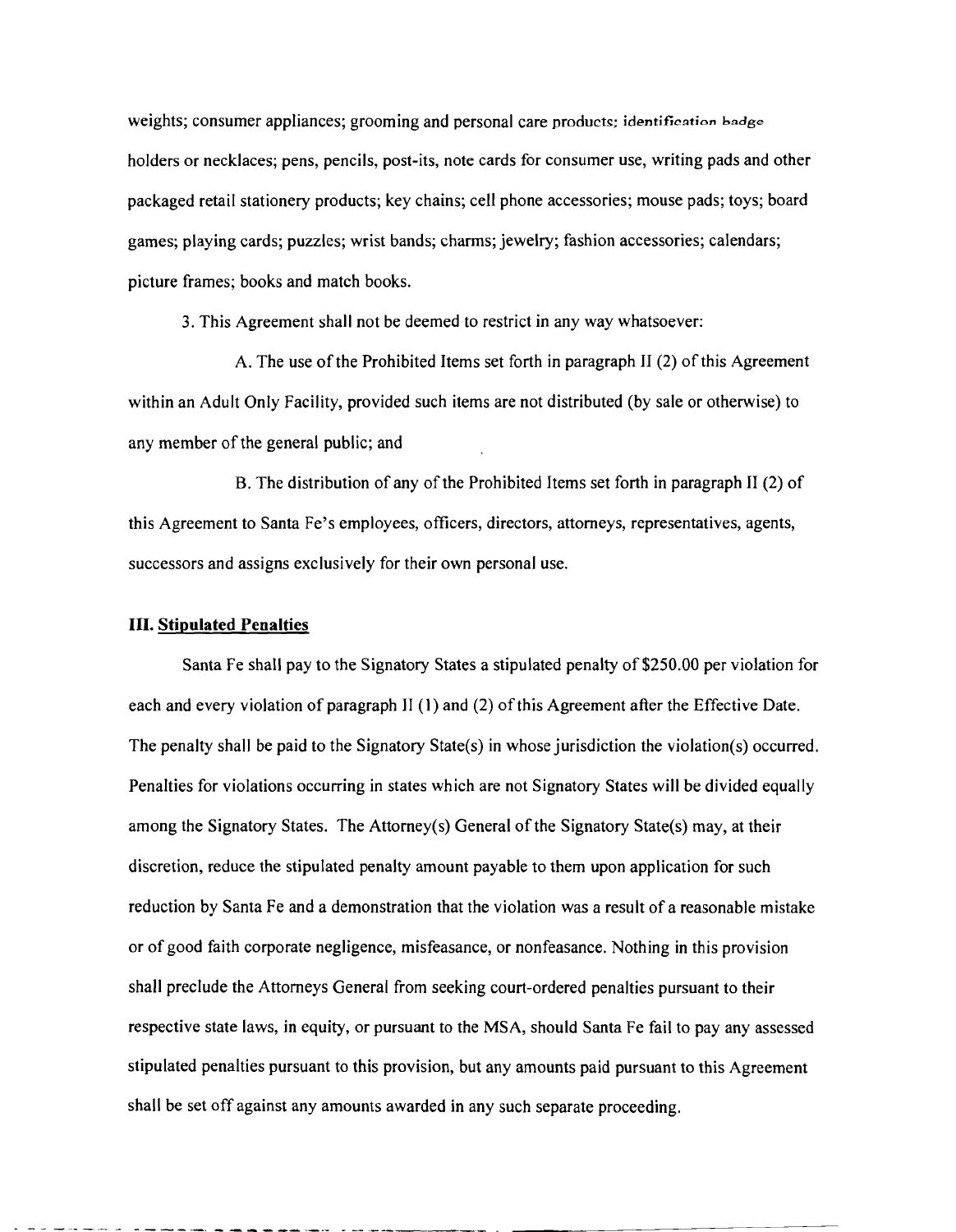#### IV. Costs

1. The Parties will bear their own costs of this investigation.

#### V. Miscellaneous Provisions

1. The Parties agree to discuss in good faith any disputes or other issues that may arise with respect to this Agreement. In the event that any of the Signatory States believes that Santa Fe has acted or is acting contrary to any provision of this Agreement and the Parties are unable to resolve said dispute through discussion, this Agreement shall be enforceable in the same manner as the MSA.

2. Without limitation on whatever other rights to access they may be permitted by law, for a period of six (6) years from the Effective Date of this Agreement, representatives of the Attorney General of each Signatory State may, for the purpose of enforcing this Agreement, upon reasonable cause to believe that a violation ofthis Agreement has occurred, and upon reasonable prior written notice (but in no event less than 10 business days), (1) have access during regular office hours to inspect and copy all relevant non-privileged, non-work-product books, records, meeting agenda and minutes and other documents (whether in hard copy form or stored electronically) of Santa Fe insofar as they pertain to such believed violation; and (2) interview Santa Fe's officers and employees (who shall be entitled to have counsel present) with respect to relevant, non-privileged, non-work-product matters pertaining to such believed violation. Documents and information provided to representatives ofthe Attorney General of such Signatory State pursuant to this provision shall, to the extent consistent with the respective Signatory States' Freedom of Information Laws, be kept confidential by the Signatory States, and shall be utilized only by the Signatory States and only for purposes of enforcing this Agreement. The inspection and discovery rights provided to such Signatory State pursuant to this paragraph shall be coordinated through NAAG so as to avoid repetitive and excessive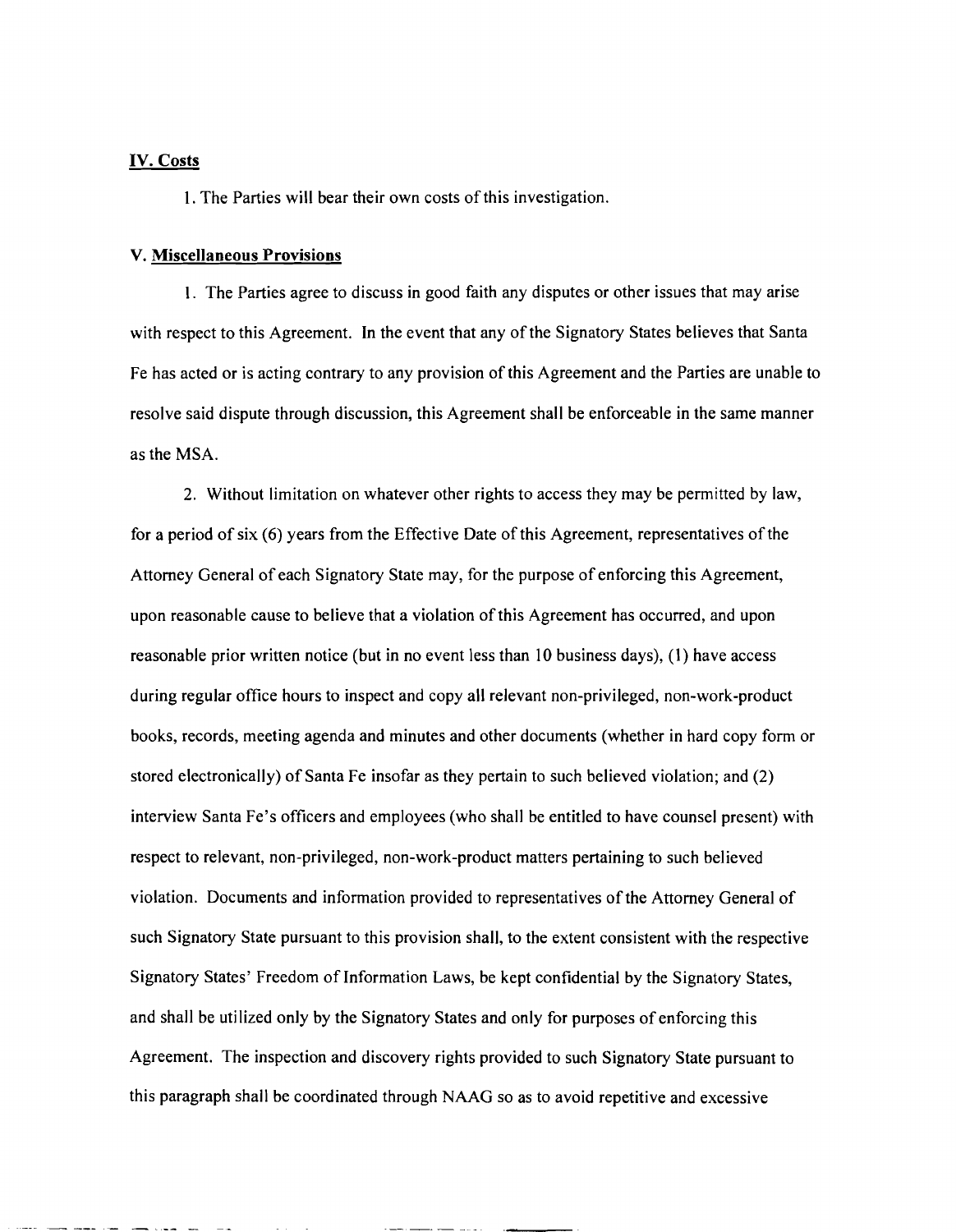inspection and discovery. This paragraph in no way precludes the Attorneys General from asserting any rights they may otherwise have under the law.

3. The Parties expressly acknowledge and agree that this Agreement is voluntarily entered into as a result of arm's-length negotiations, and all Parties hereto were represented by counsel in deciding to enter into this Agreement. The parties believe that this Agreement constitutes a good faith settlement of the disputes and disagreements between the Parties relating to the application of the MSA to Santa Fe's distribution of its Natural American Spirit tin signs to consumers.

4. No Party shall be considered the drafter of this Agreement for the purpose of any rule of interpretation or construction that would or might cause any provision to be construed against the drafter.

5. The Parties understand and acknowledge that this Agreement constitutes a compromise and settlement of disputed claims. This Agreement is not intended to be, and shall not in any event be construed as, or deemed to be, an admission or concession or evidence of any liability or wrongdoing whatsoever on the part of Santa Fe. This Agreement also is not intended to be, and shall not in any event be construed as, or deemed to be, approval, pursuant to Section III (f) ofthe MSA or otherwise, by the Signatory States or the Attorneys General of any of Santa Fe's present or future business practices, including but not limited to Santa Fe's use of its Brand Name on advertising and promotional materials for its cigarettes.

6. The provisions ofthis Agreement shall apply to Santa Fe and its past and present subsidiaries, successors and assigns.

7. The Signatory States hereby waive any and all legal and/or equitable claims whatsoever under Section III (f) of the MSA and comparable claims under state law, pertaining to Santa Fe's distribution of its Natural American Spirit tin signs to consumers prior to the Effective Date.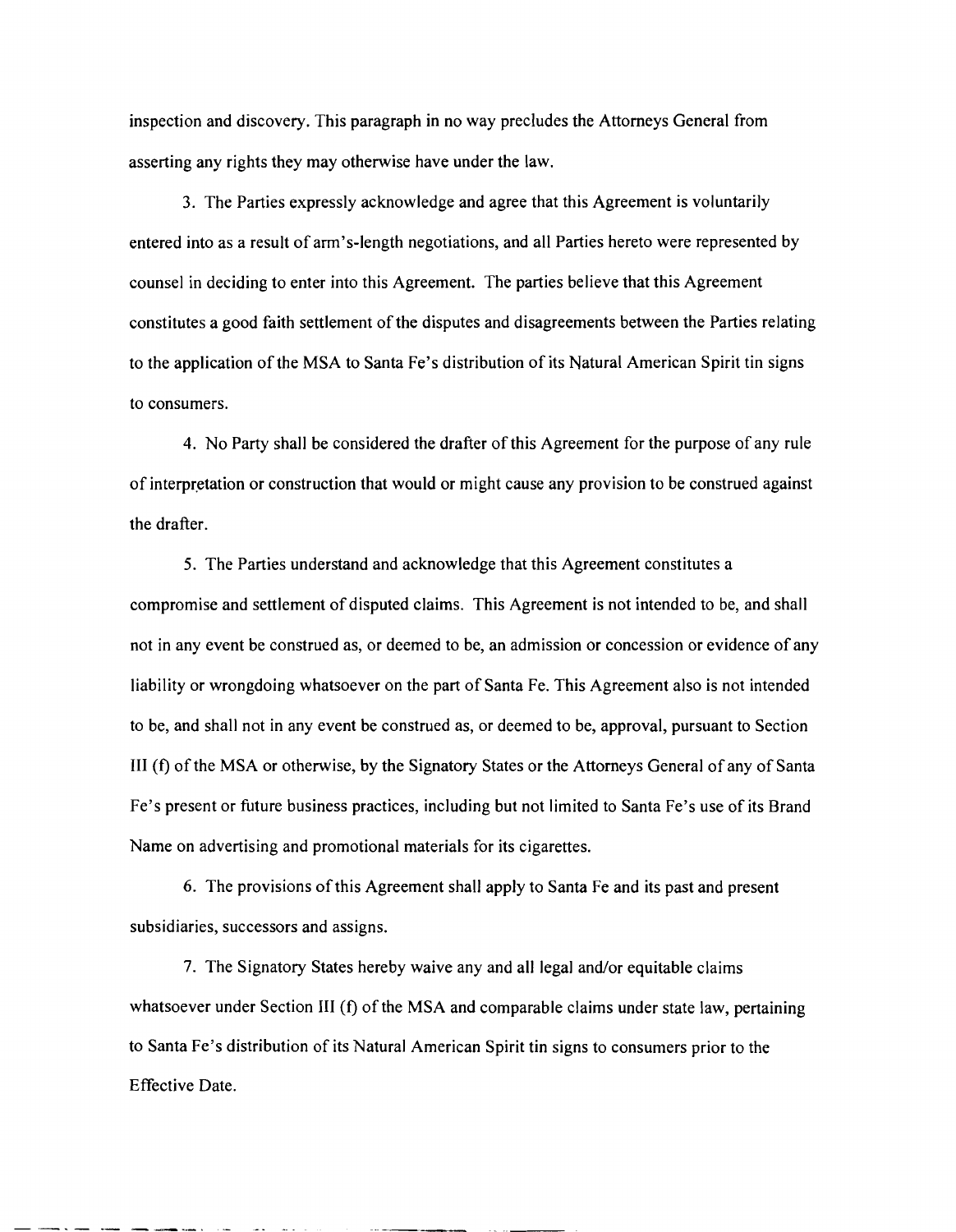8. This Agreement does not waive or limit any rights or remedies that the Signatory States have at law or equity, including under the MSA, relating to any future distribution of Brand Name merchandise to consumers by Santa Fe. The list of prohibited items in Paragraph II (2) of this Agreement is not exhaustive of all the items that could be deemed "Brand Name merchandise" as used in Section III (f) of the MSA.

9. This Agreement shall be governed by and construed in each of the Signatory States in accordance with the laws of such states, respectively.

10. This Agreement constitutes the entire agreement between the Parties pertaining to its subject matter and supersedes any and all prior and/or contemporaneous oral or written negotiations, agreements, representations, and undertakings, other than the MSA. The settlement negotiations resulting in this Agreement have been undertaken by the Parties in good faith and for settlement purposes only, and no evidence of negotiations or discussions underlying this Agreement shall be offered or received in evidence in any action or proceeding for any purpose. The Parties, and each of them, understand that this Agreement is made without reliance upon any inducement, statement, promise, or representation other than those contained within this Agreement. This Agreement may not be altered, amended, modified or otherwise changed in any respect or particular whatsoever, except by writing duly executed by the Parties to this Agreement or their authorized representatives.

II. Santa Fe shall provide a copy of this Agreement to all employees who have decisionmaking authority with respect to the distribution of Santa Fe's Brand Name merchandising, advertisements, and/or promotional materials for its cigarettes.

12. This Agreement may be executed in faxed counterparts, each of which will constitute an original but all of which taken together shall constitute one and the same document.

--------- - .- .\_----- - ------ ---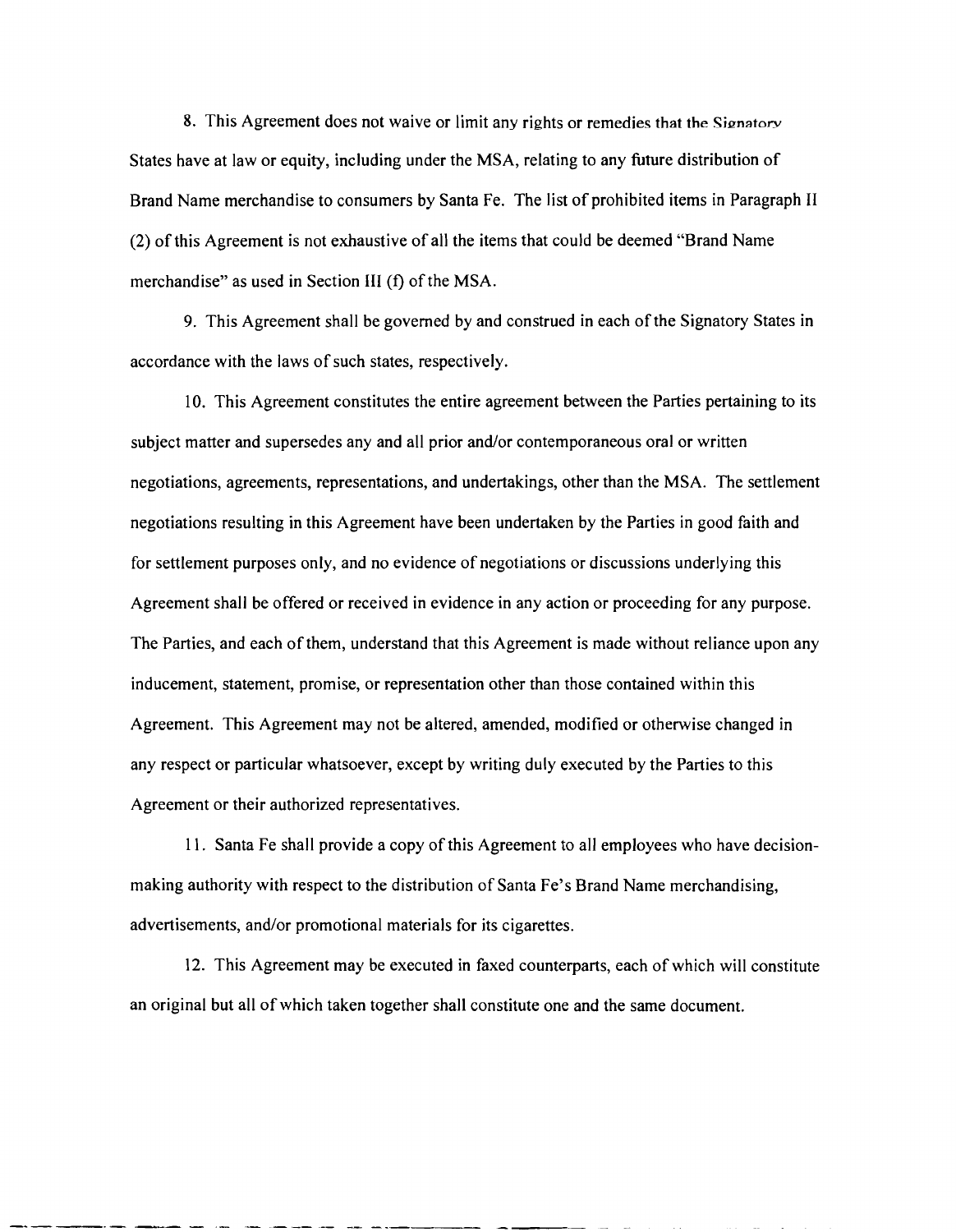13. The effective date of this Agreement is January 6, 2009 (the "Effective Date").

DATED: 2008

SANTA FE NATURAL TOBACCO COMPANY,  $INC.,$  $By:$ Name: Mekenne Title: Sonta Je Naturl<br>Tobacco Co. 12/03/08  $d$  side  $f_{\text{turb}}$ ANDREW M. CUOMO

ATTORNEY GENERAL OF THE STATE OF NEW YORK

 $1/6/09$ au By: IGENBAUM.

SIŠTANT ATTORNEY GENERAL IN CHARGE **BUREAU OF CONSUMER FRAUDS AND PROTECTION** 

alistik 1/6/09 By:  $\mathscr{I}$ man MARY ALESTRA

ASSISTANT ATTORNEY GENERAL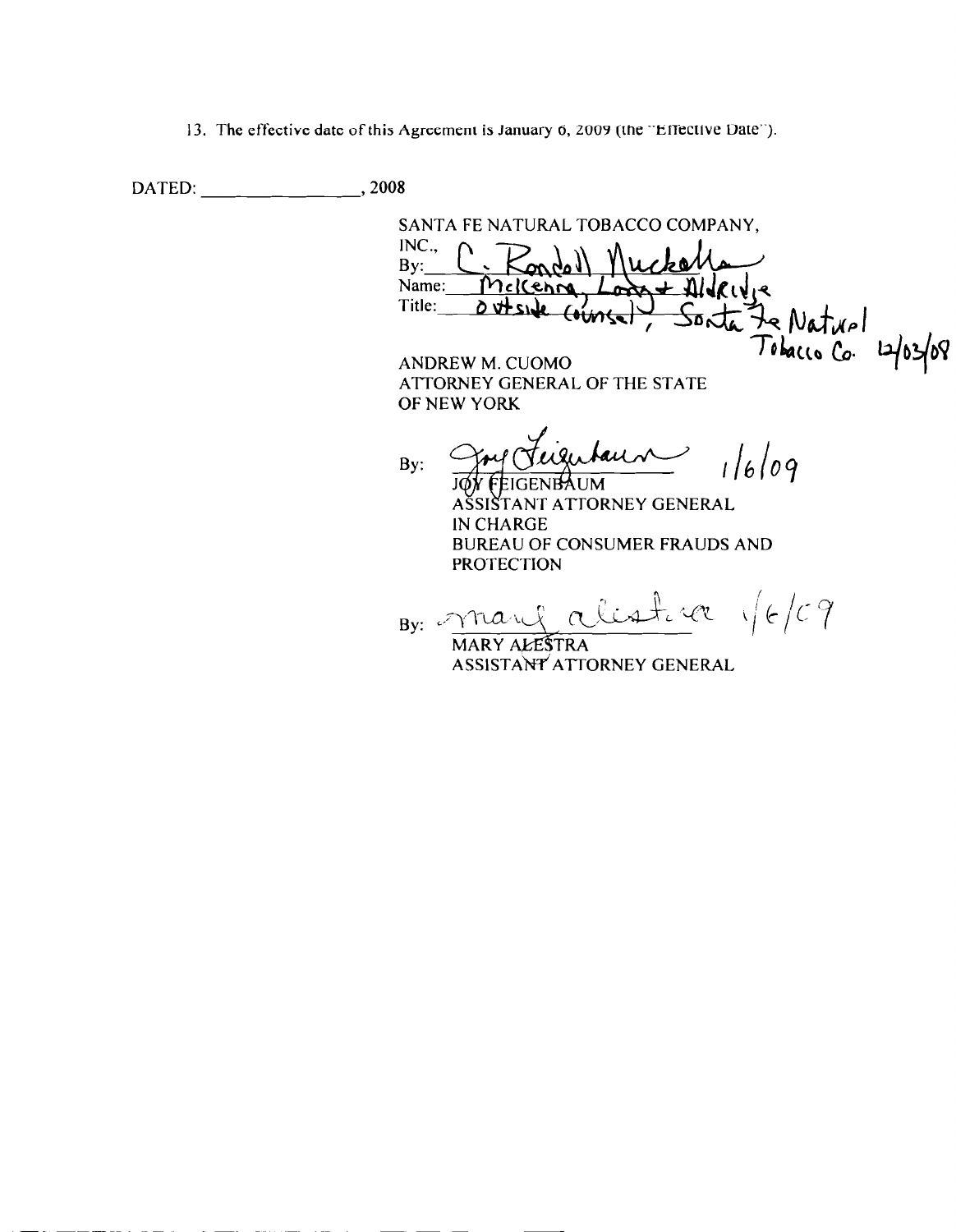STATE OF ALABAMA Attorney General TR 9 Y KING

Date:  $/6$ , 2009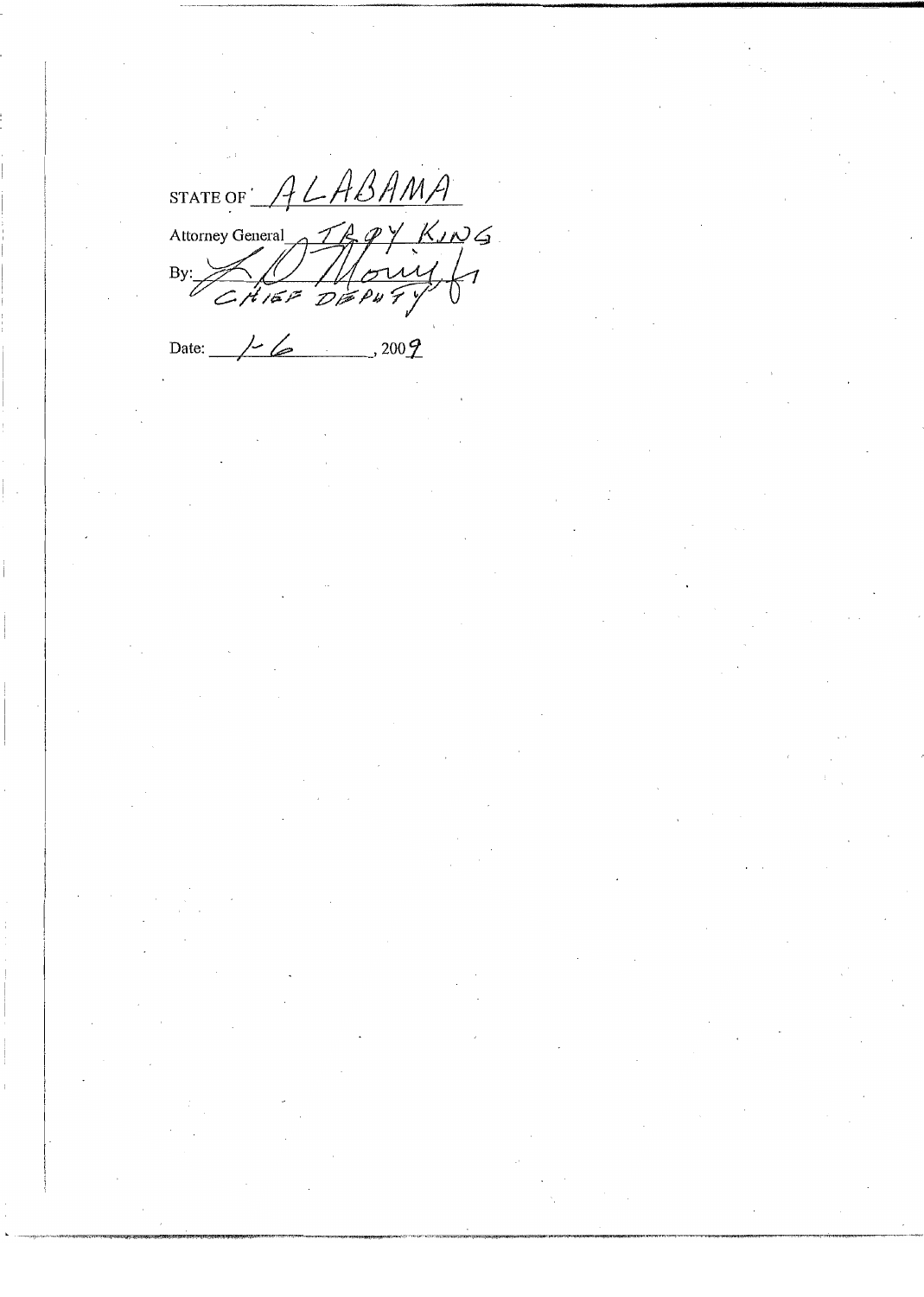STATE OF ALaska Attorney General Talis J. Colberg

Date: December 9, 2008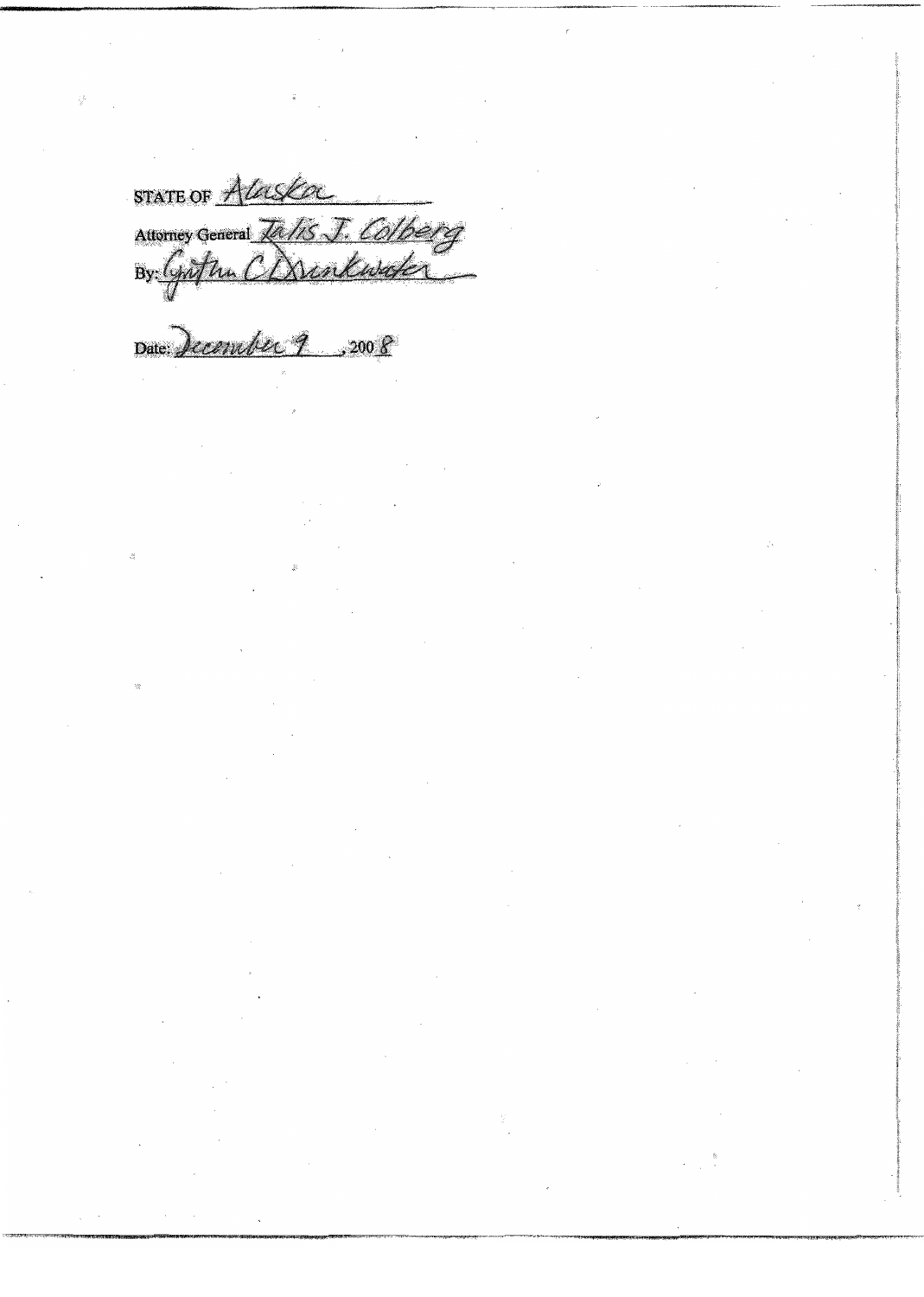# STATE OF ARIZONA

Attorney General Terry Goddard  $B\tilde{y}$ Nichqlle Harris- Asst. Attorney General

Date:  $\frac{2 \mu p}{2}$  day of December, 2008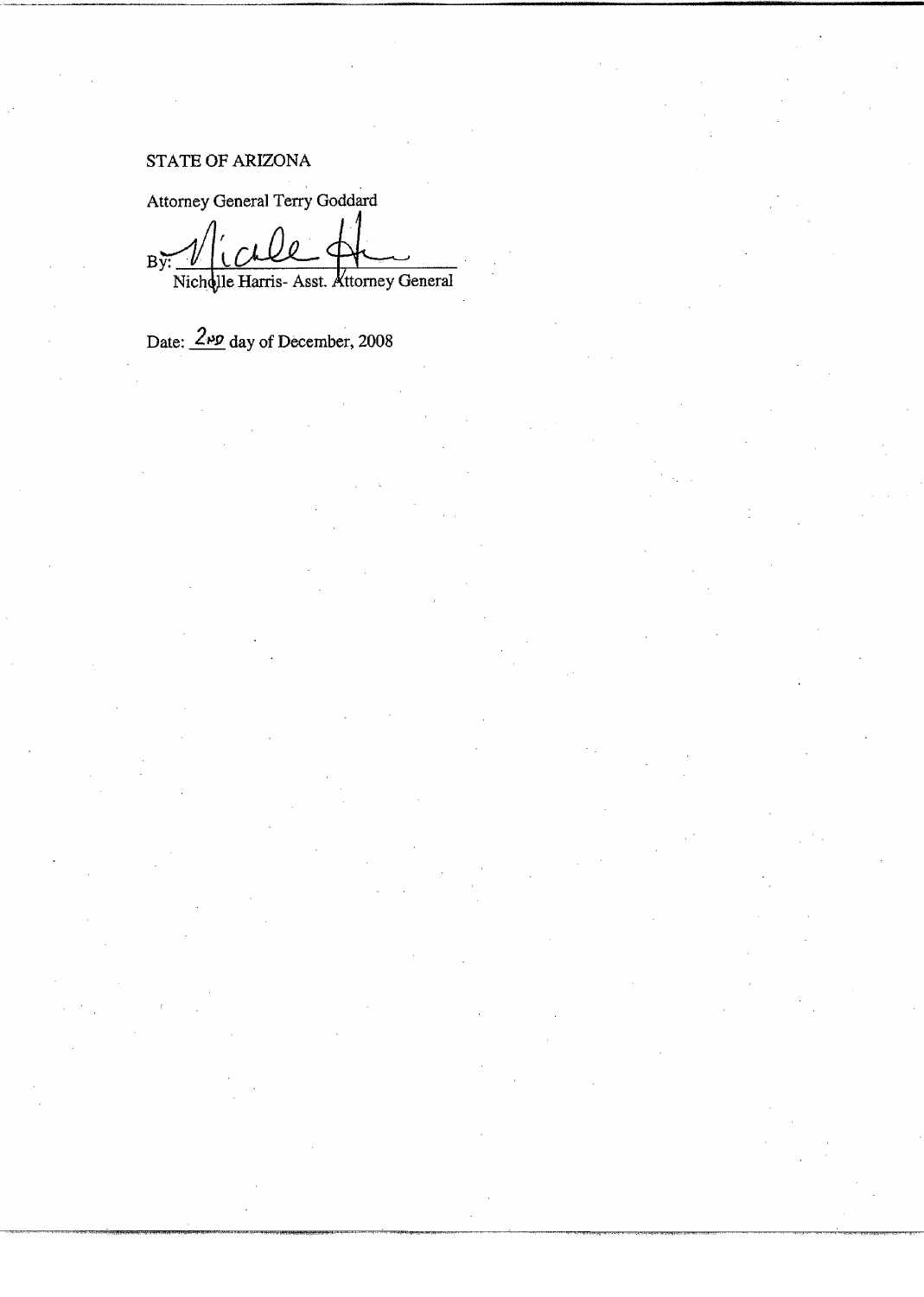### STATE OF ARKANSAS

DUSTIN McDANIEL Attorney General

By:

Eric B. Estes, Ark. Bar No. 98210 Assistant Attorney General Office of the Arkansas Attorney General 323 Center Street, Suite 200 Little Rock, Arkansas 72201

Dated: December 8, 2008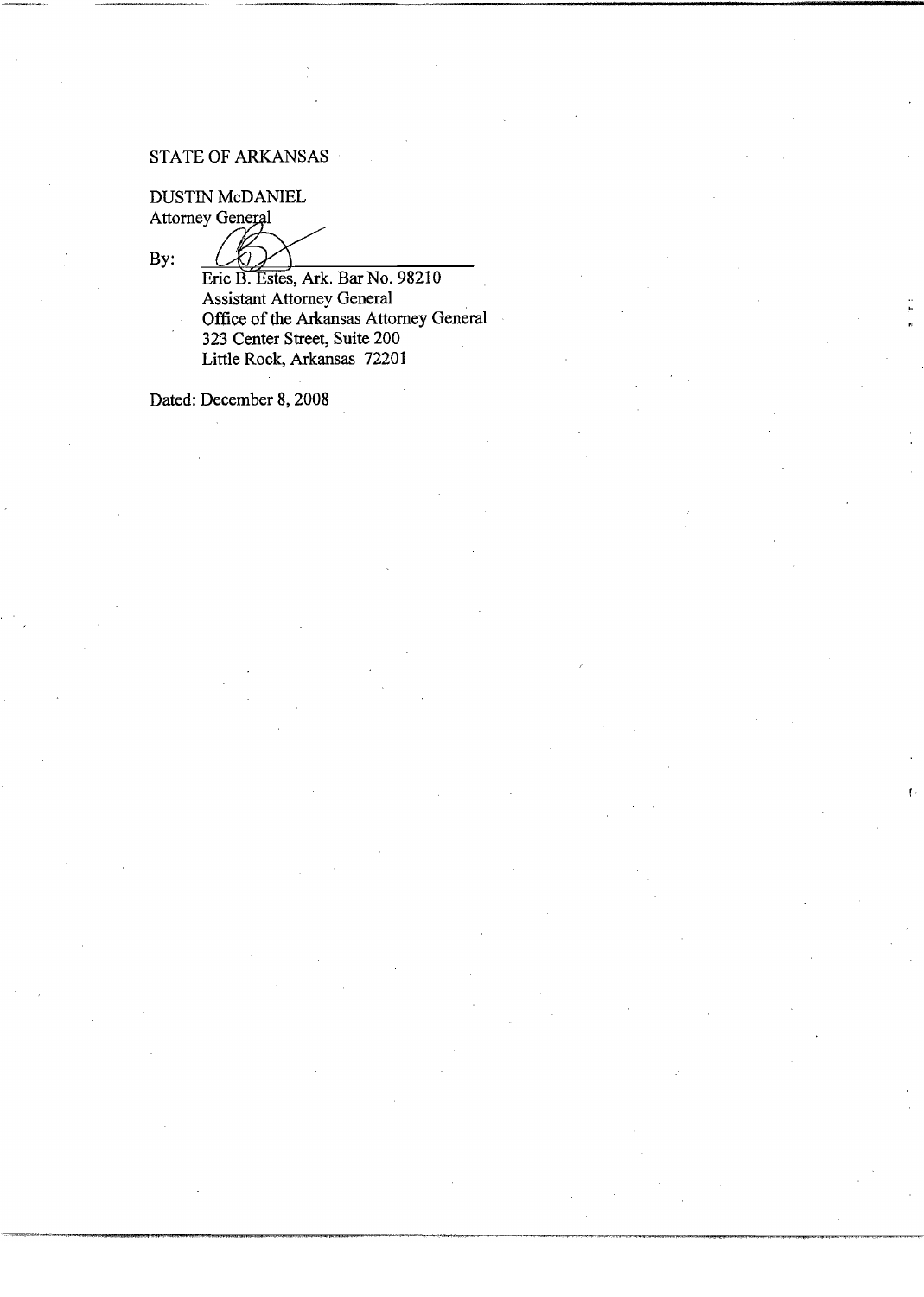STATE OF CALIFORNIA

Attorney General EDMUND G. BROWN, JR.

By Oril Priesm Deputy

AHORNEY GENERAL

Date: Rec. 8 300 8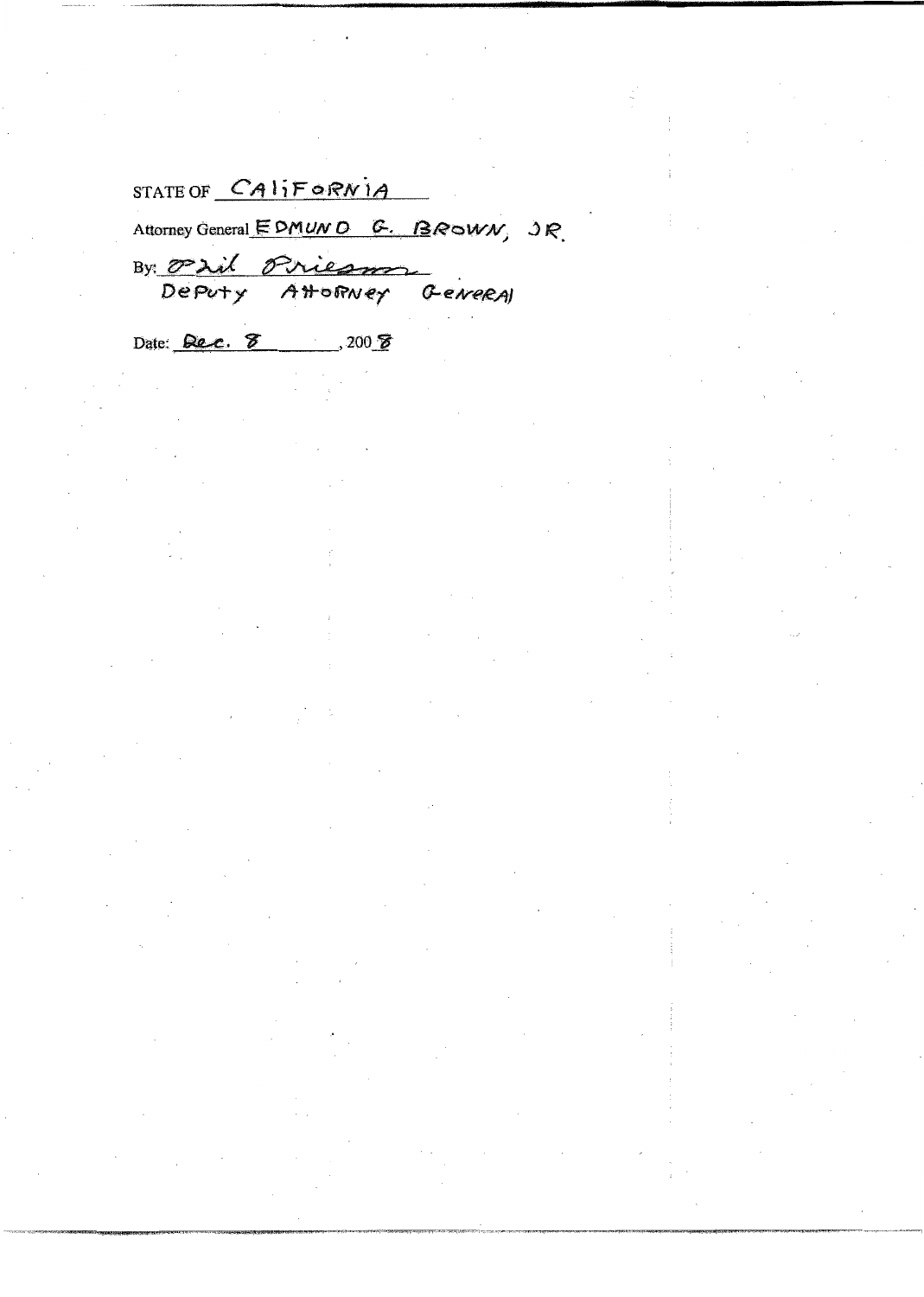### STATE OF COLORADO

Attorney General John W. Suthers

 $\n By: \overbrace{Dn}^{\dagger} \xrightarrow{C} C$  $P$  fail  $\overline{\phantom{a}}$ 

Assistant Attorney General

Date: Decembre 8, 2008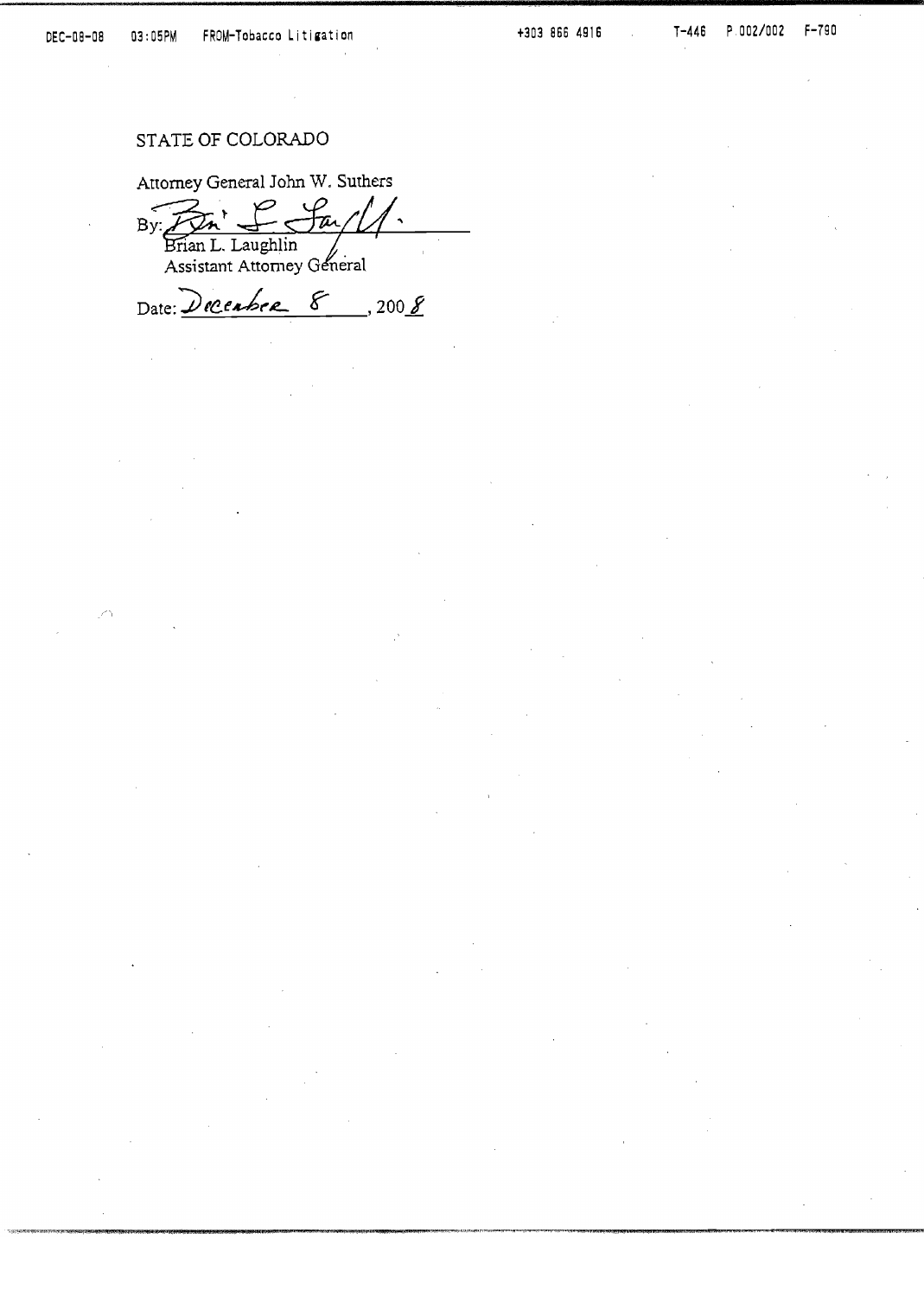Will ALM

Richard Blumenthal Attorney General<br>State of Connecticut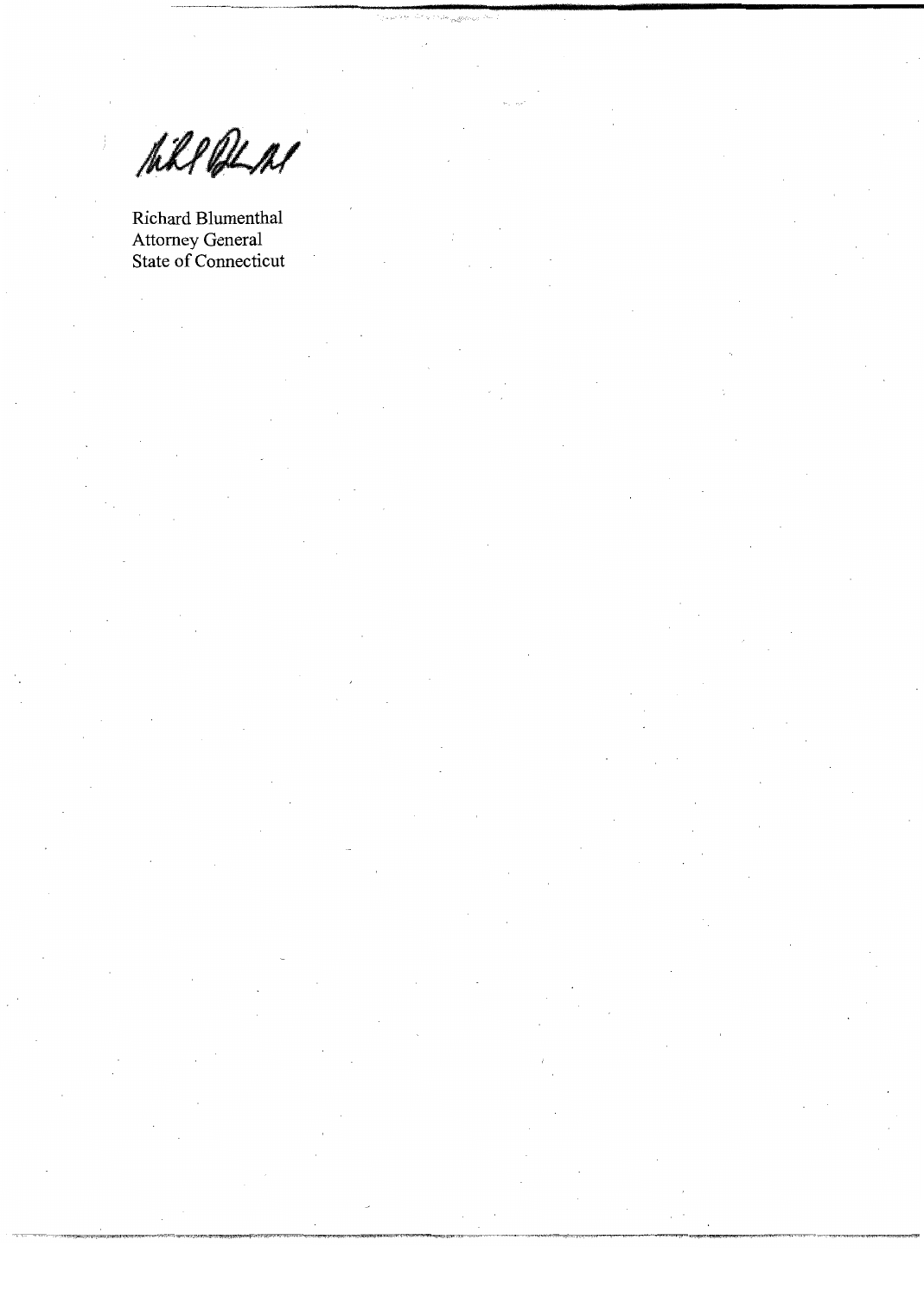### STATE OF DELAWARE

Acting Attorney General Richard Gebelein

 $\mathbf{By:}$ 

 $2.8$ Thomas E. Brown<br>Deputy Attorney General

Date: December 29, 2008

TQ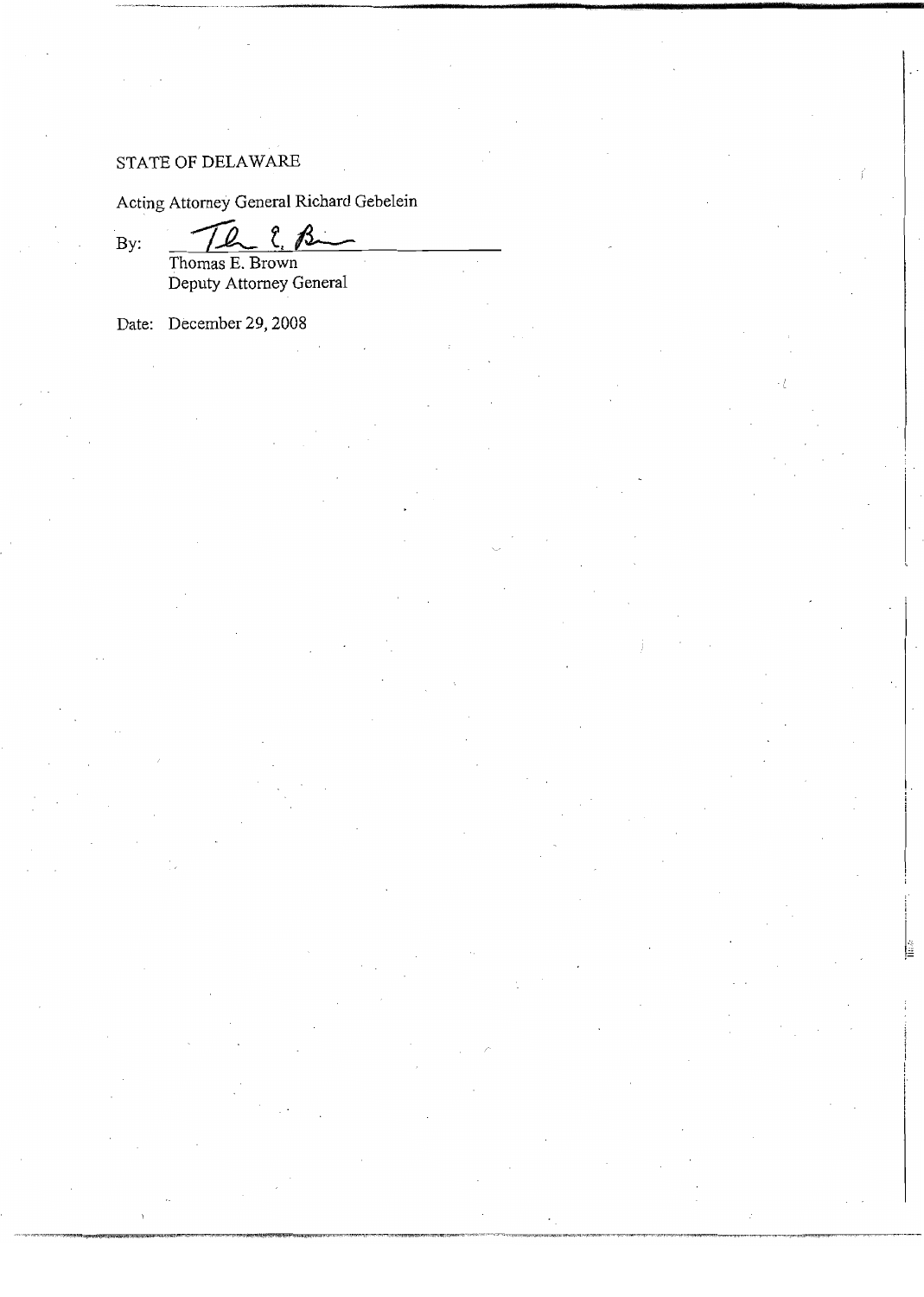In Re: Santa Fe Natural Tobacco

# STATE OF GEORGIA

THURBERT E. BAKER Georgia Bar No. 033887 Attorney General

**ISAAC BYRD** Georgia Bar No. 101 150<br>Deputy Attorney General

SUDNEY R. BARRETT, JR. Georgia Bar No. 039752

December 10, 2008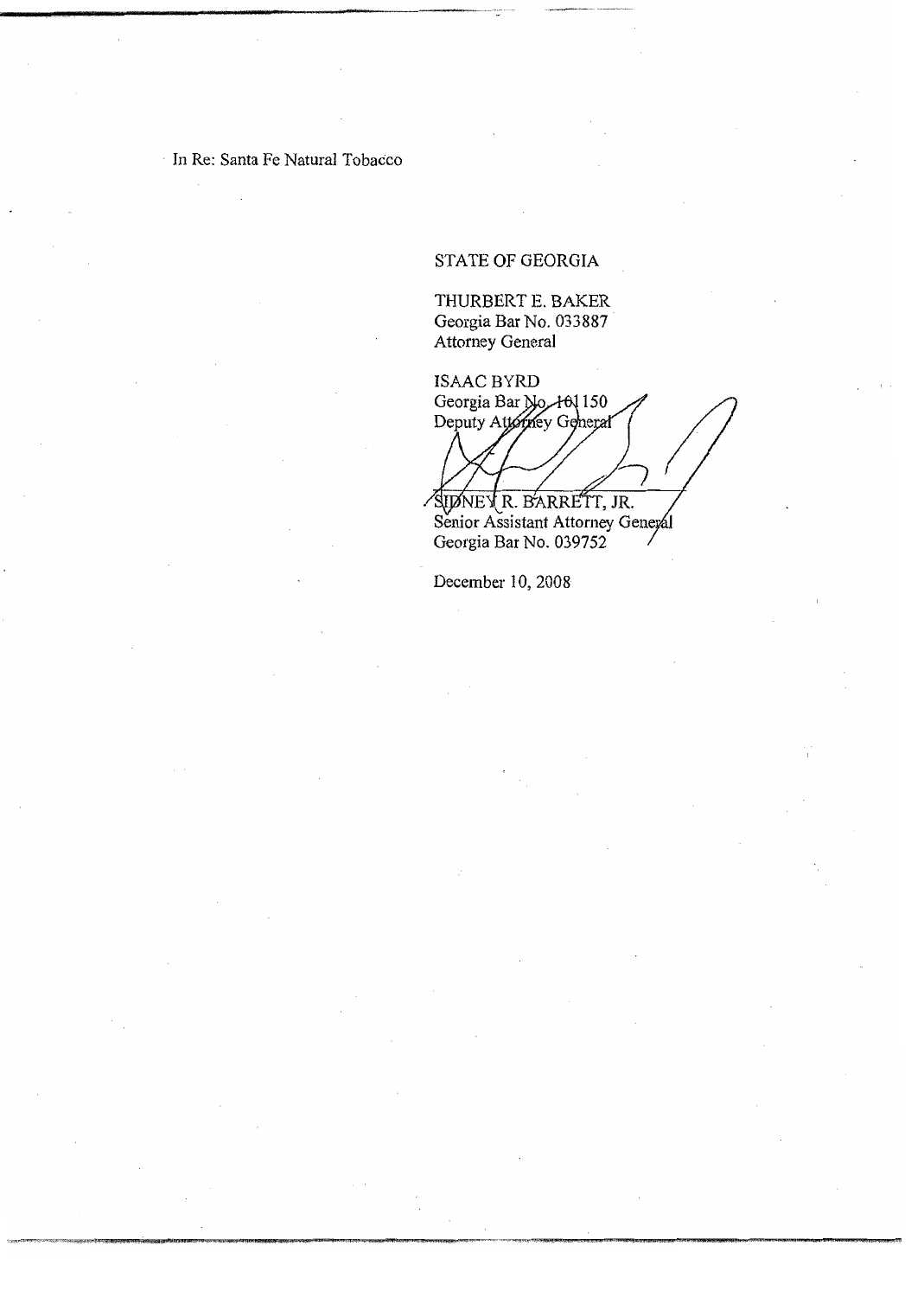# STATE OF HAWAII

Attorney General Mark J. Bennett  $By:$  $\boldsymbol{\iota}_{\boldsymbol{\iota}}$ uril Alex R. Barrett<br>Deputy Attorney General

Date: November 26  $, 2008$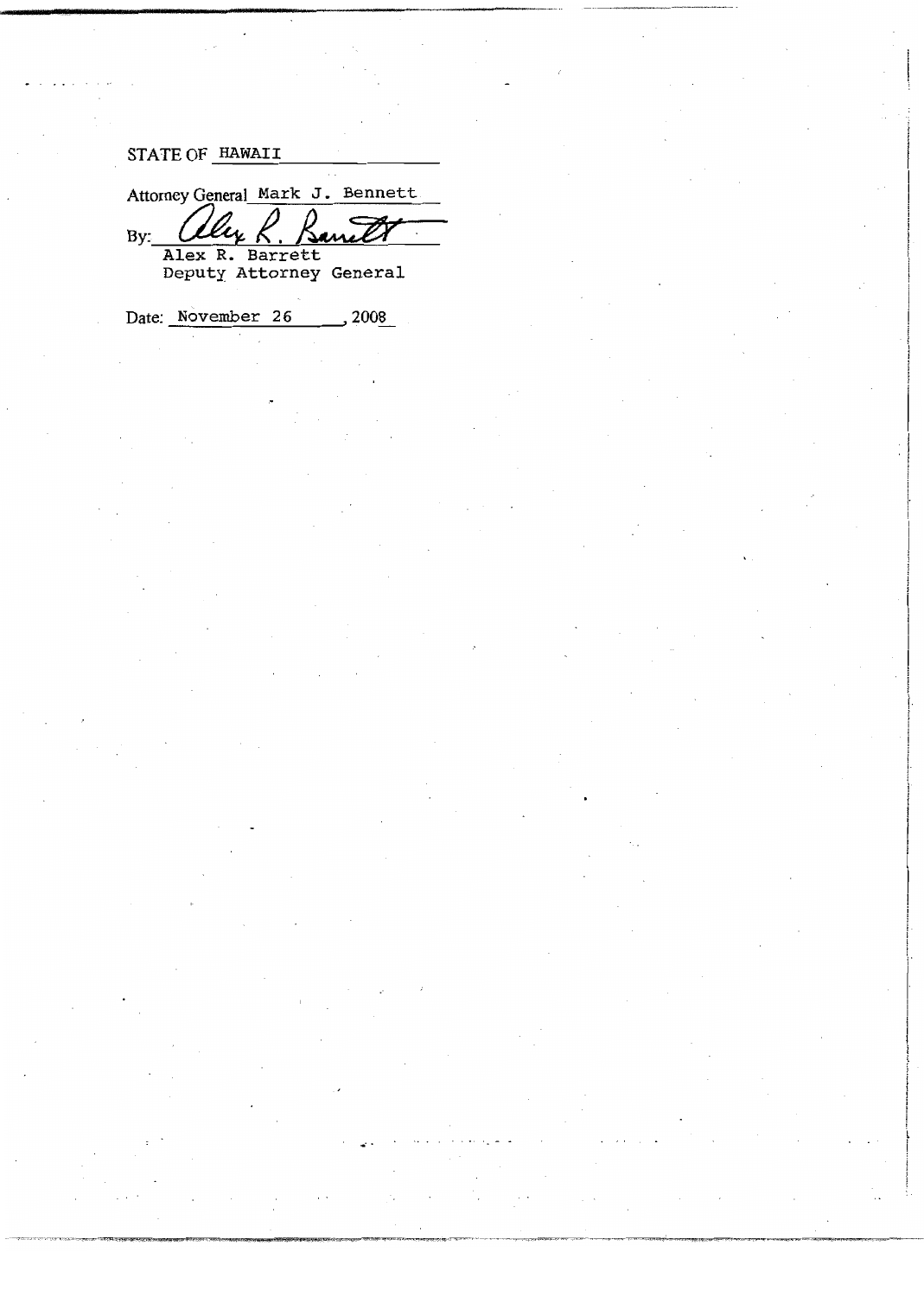### State of Idaho signature block for

#### Settlement with Santa Fe Natural Tobacco Company

Dated: November 24, 2008 Boise, Idaho

### LAWRENCE G. WASDEN ATTORNEY GENERAL STATE OF IDAHO

Brett T. DeLange (ISB No. 3628) Deputy Attorney General Deputy Attorney General<br>Consumer Protection Division<br>Office of the Attorney General<br>Len B. Jordan Building<br>954 W. Jefferson St., 2<sup>nd</sup> Floor<br>P. O. Box 83720<br>Boise, Idaho 83720-0010 Telephone:  $(208)$  334-4114 FAX:  $(208)$  334-4151 brett.delange@ag.idaho.gov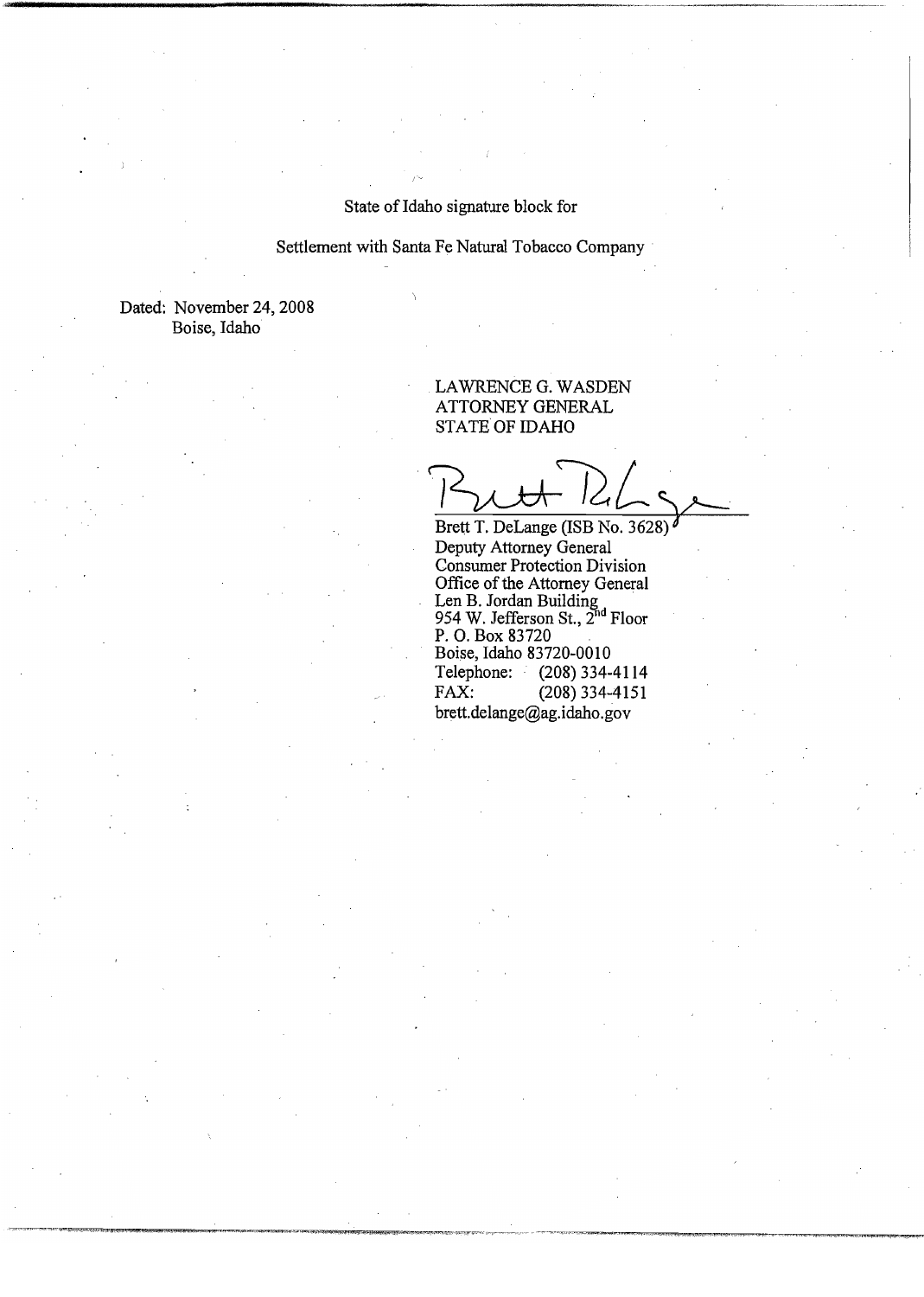STATE OF  $I|$  inois Attorney General Lisa Madigan By: Many A Knepe

Date:  $December 12$ , 200  $B$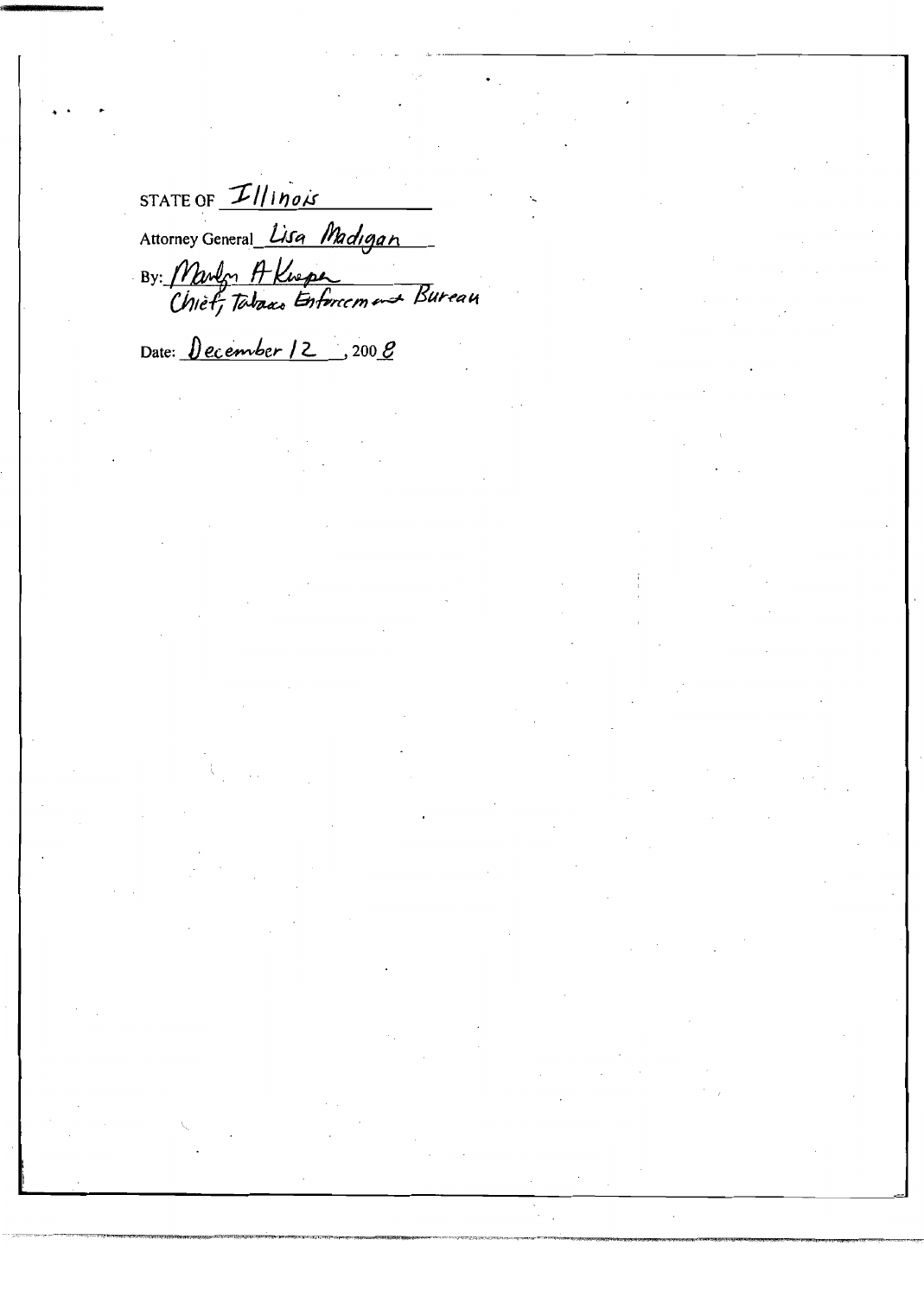STATE OF Todiana Attorney General Steve Castes By: SUBSIC C300446

Date: Converte, 2009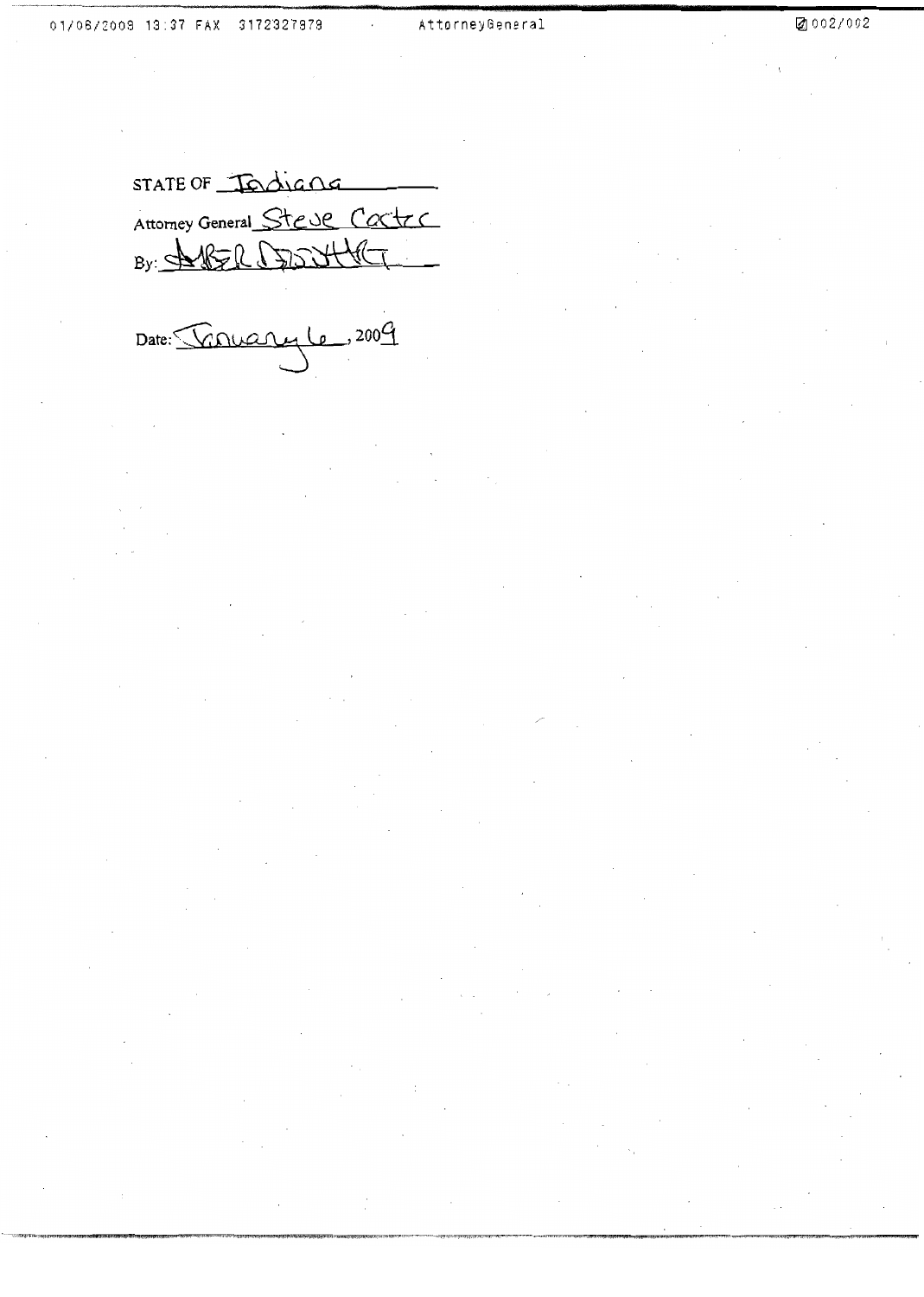STATE OF  $I_{\text{out}}$ om Miller Attorney General By:

Date: December 18, 200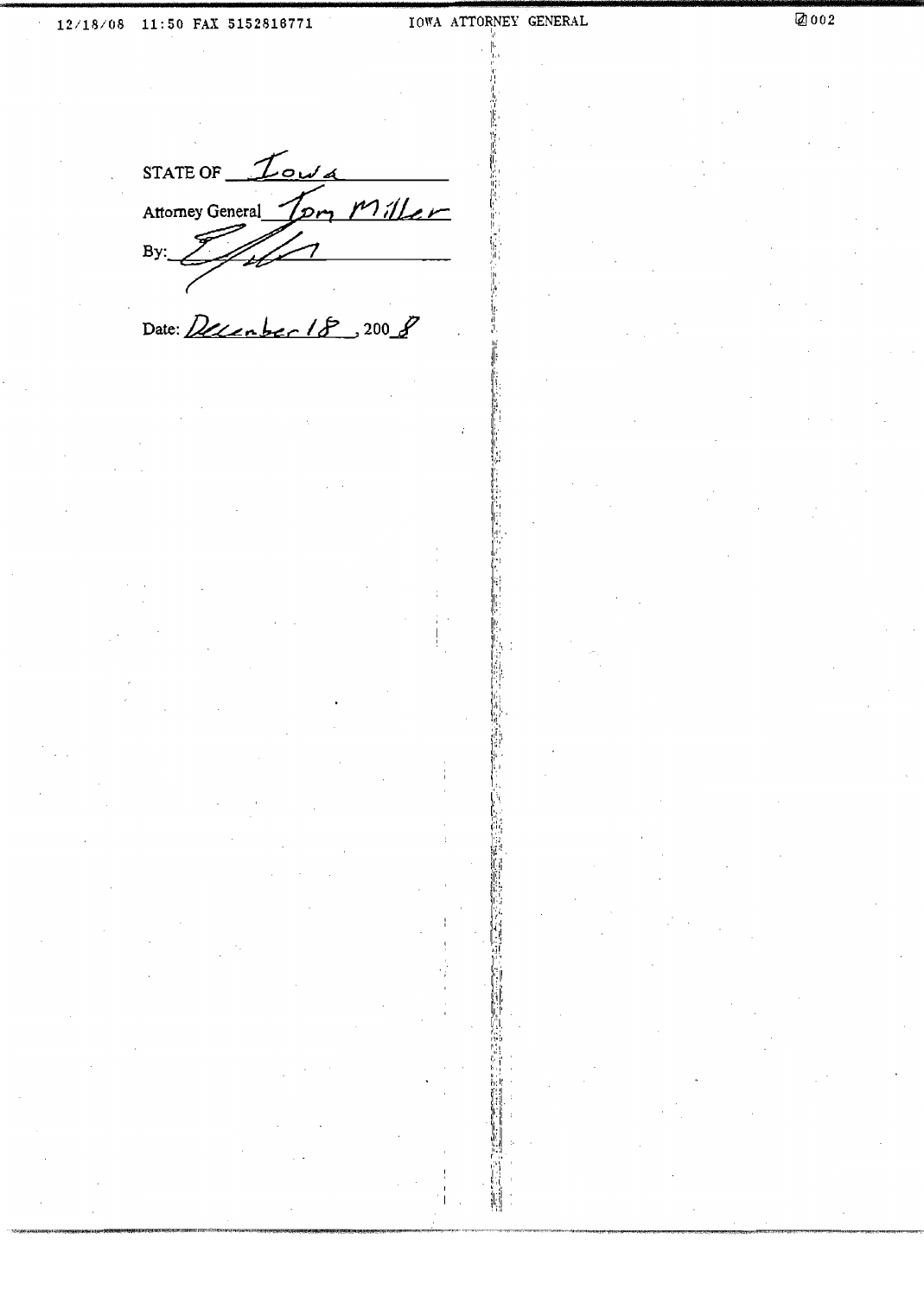STATE OF KANSAS Attorney General Style By: Stepha N. Sim

Date: Occanber 9,2008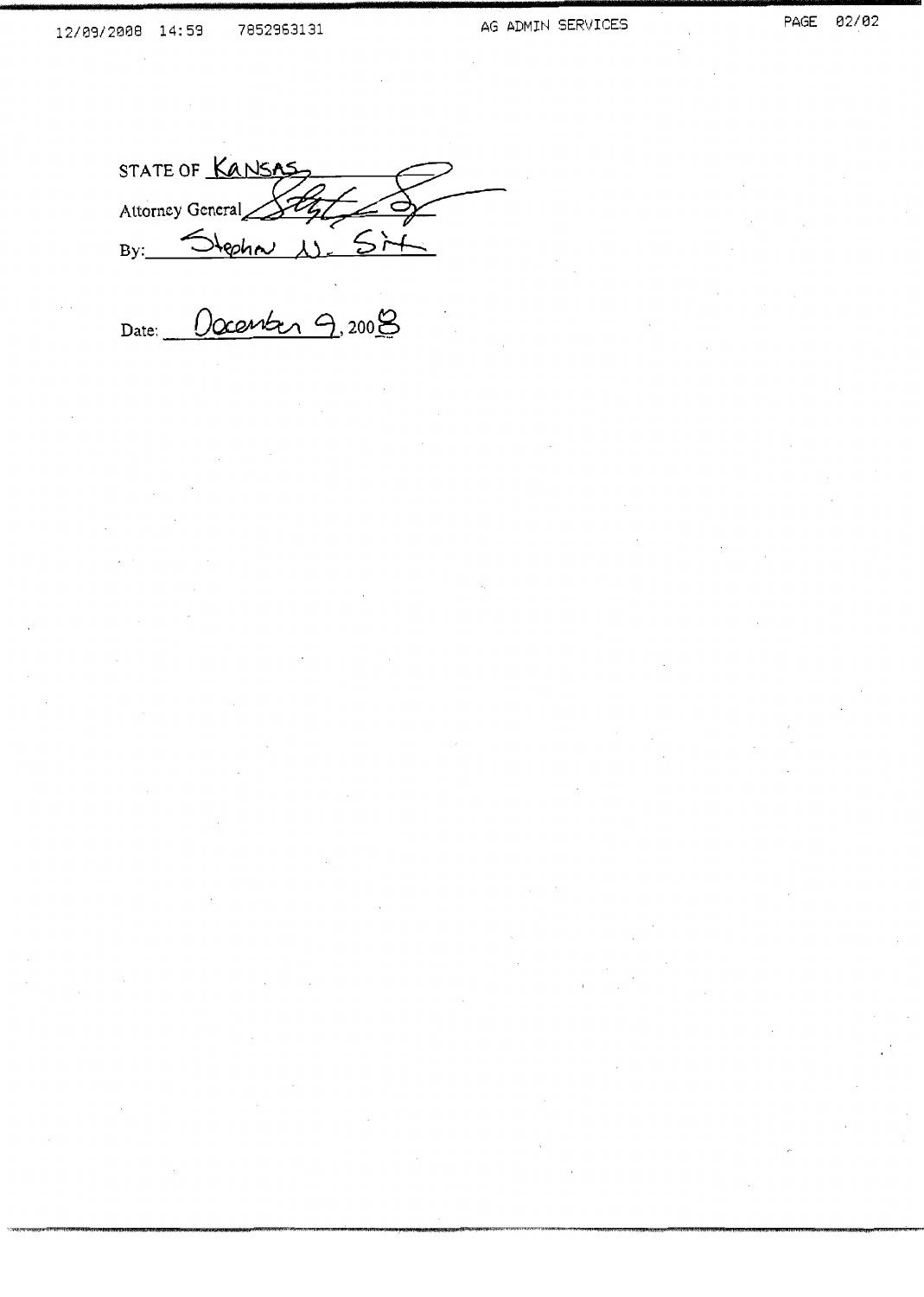# COMMONWEALTH OF KENTUCKY

Attorney General Jack Conway

By: Michael Pluntez Michael Plumley, Assistant AG

Date: December 8, 2008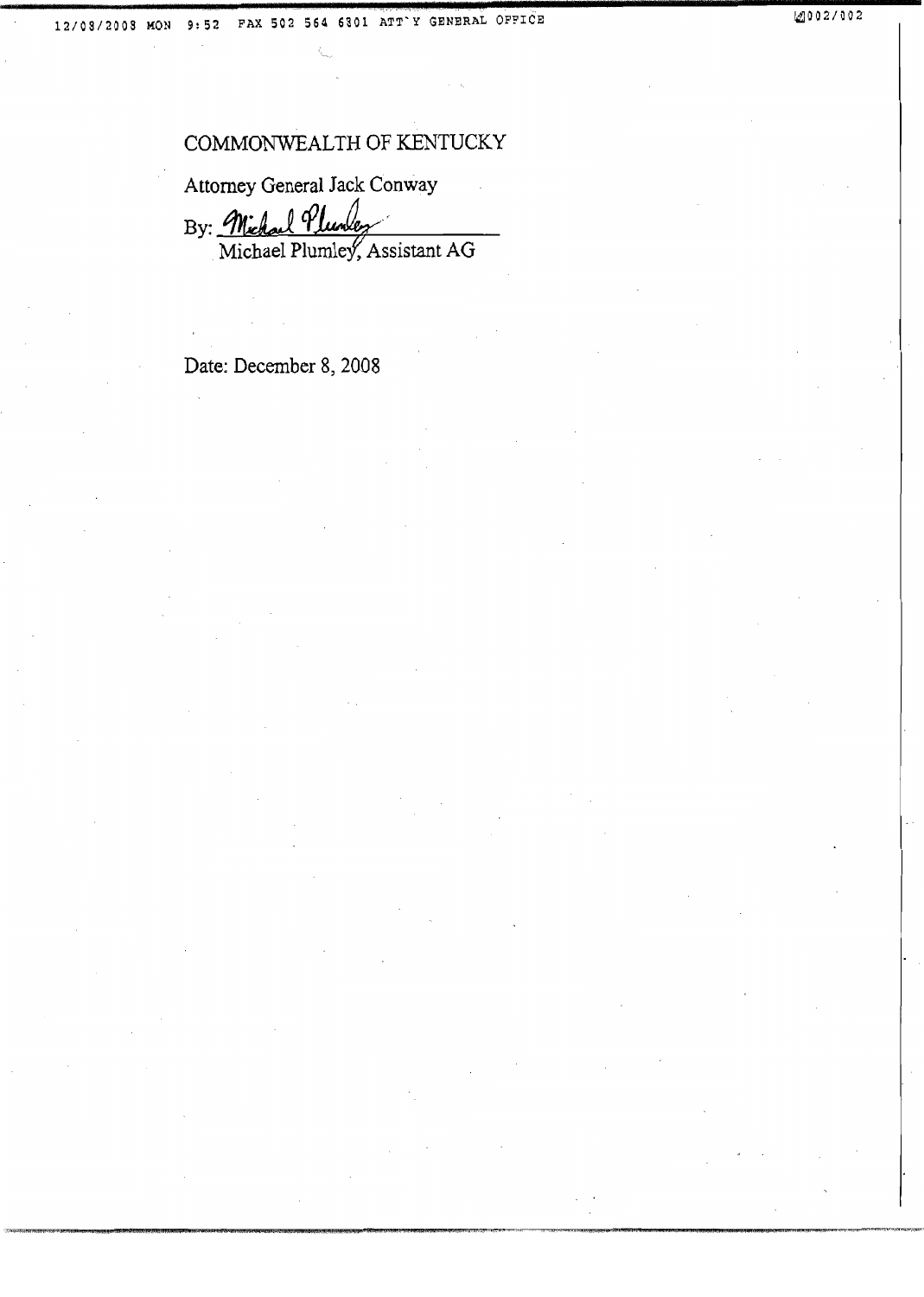STATE OF Louisian Attorney General James D. "Buddy "Coldwell July - AAG  $By:$ 

Date: January 6  $-$ , 200 $\frac{0}{1}$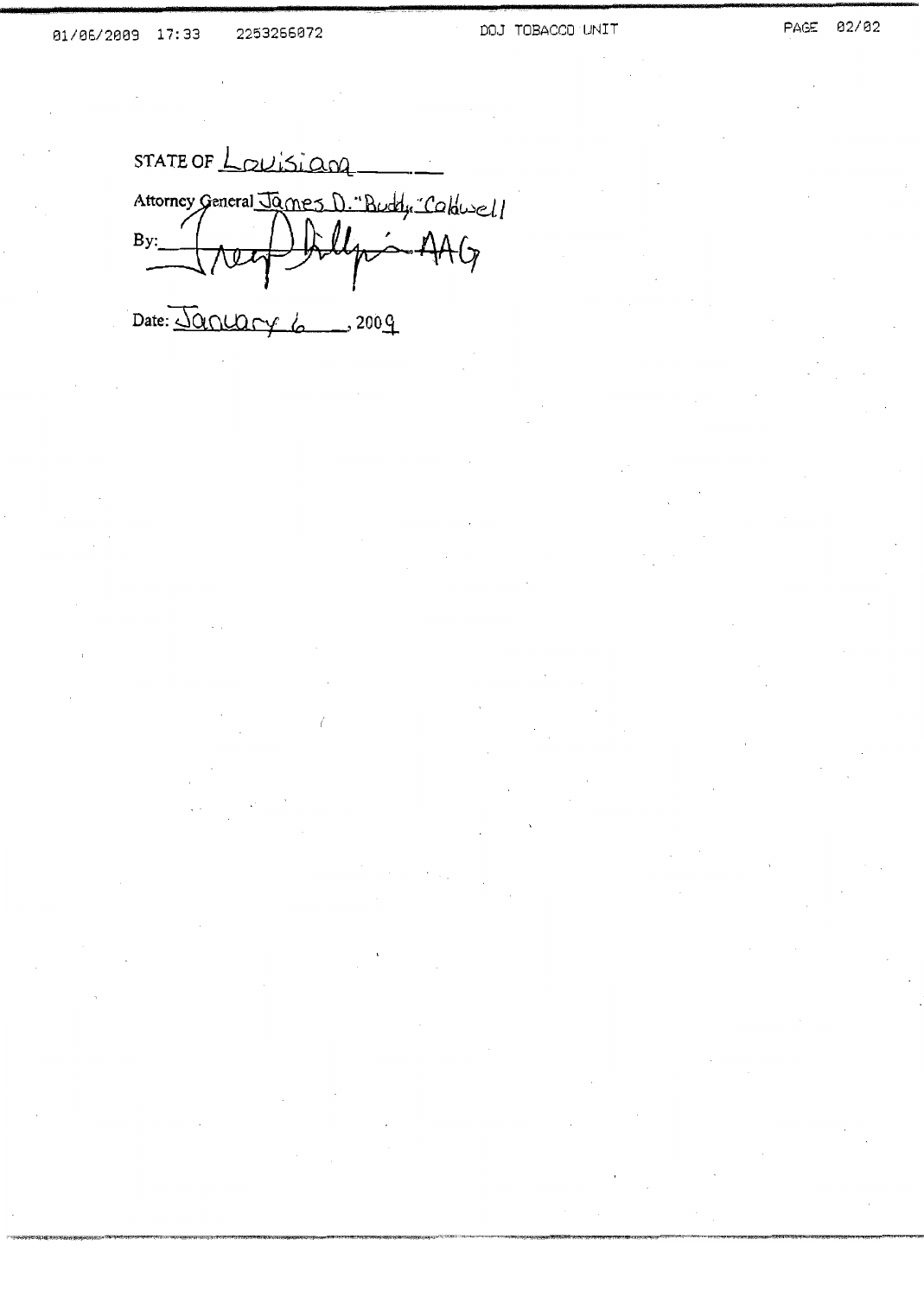# In the Matter of SANTA FE NATURAL TOBACCO COMPANY, INC.

**DOUGLAS F. GANSLER** Attorney General of the State of Maryland

 $\mathcal{N}$  $\lambda$ )

**MARLENE TRESTMAN** Special Assistant to the Attorney General State of Maryland 200 St. Paul Place - 20th Floor Baltimore, Maryland 21202 410-576-7219 Mtrestman@oag.state.md.us

Dated: December 4, 2008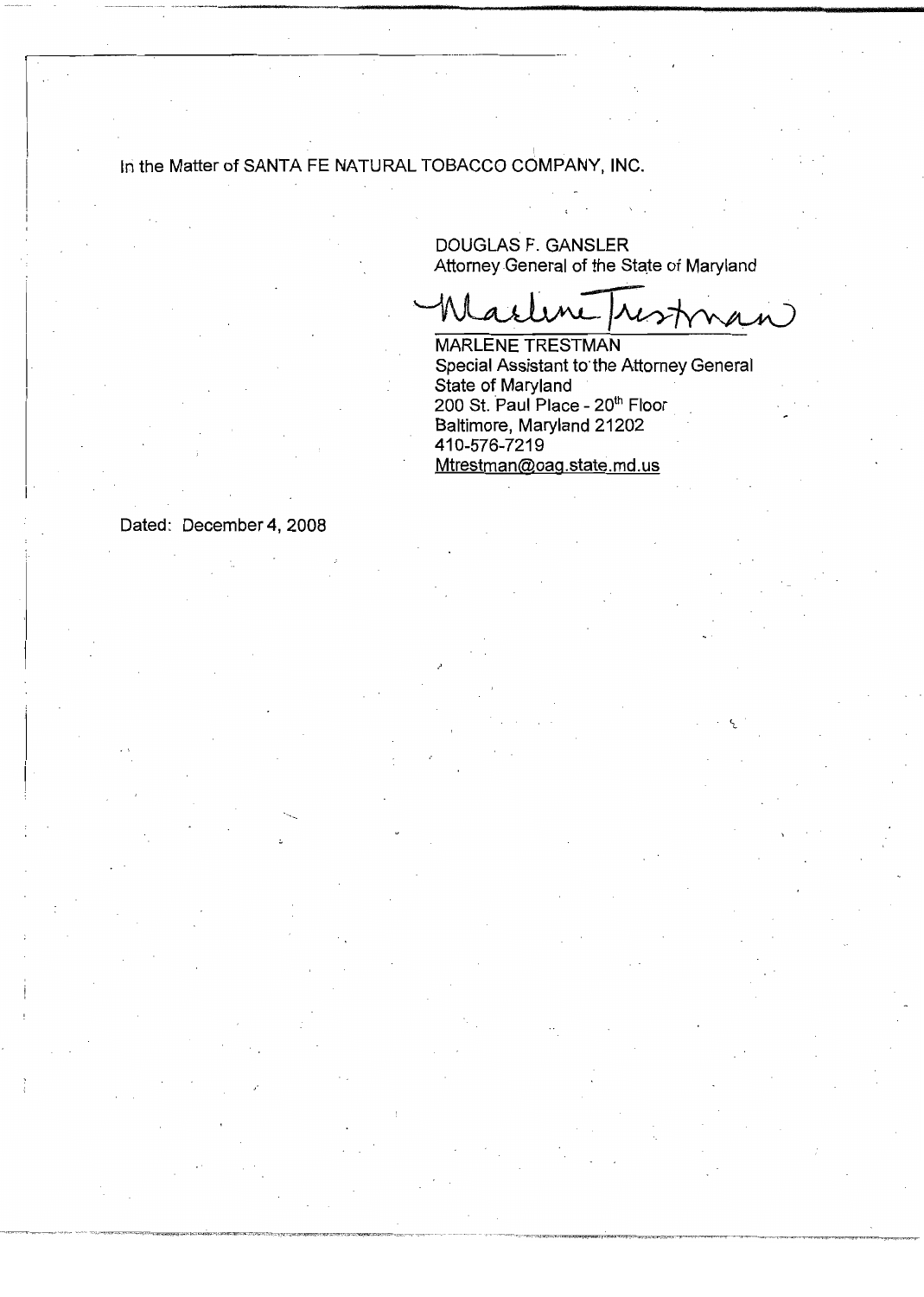MARTHA COAKLEY Attorney General of the<br>Commonwealth of Massachusetts

atech Q.K.  $\mathbf{R}$ Elizabeth J. Koenig

Assistant Attorney General<br>Office of the Attorney General<br>One Ashburton Place<br>Boston, MA 02108

# Dated: December 8, 2008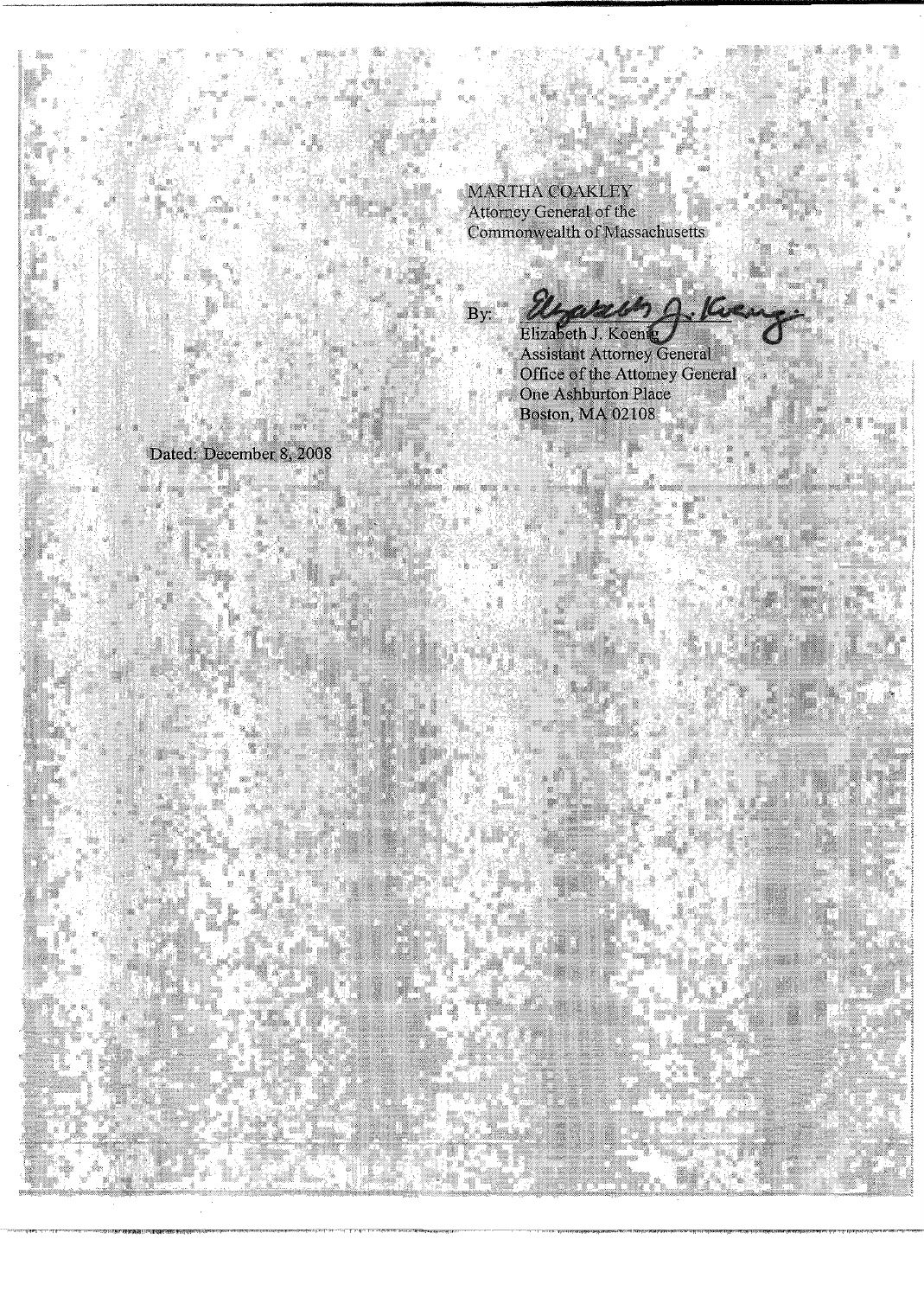### STATE OF MICHIGAN

Attorney General Mike Cox

By:

Brian D. Devlin (P34685) **Assistant Attorney General** Tobacco & Special Litigation Division P.O. Box 30213 Lansing, MI 48909 Phone: (517) 373-1123 Fax: (517) 371-9860

 $\mathbf{1}$ 

Date: December 2, 2008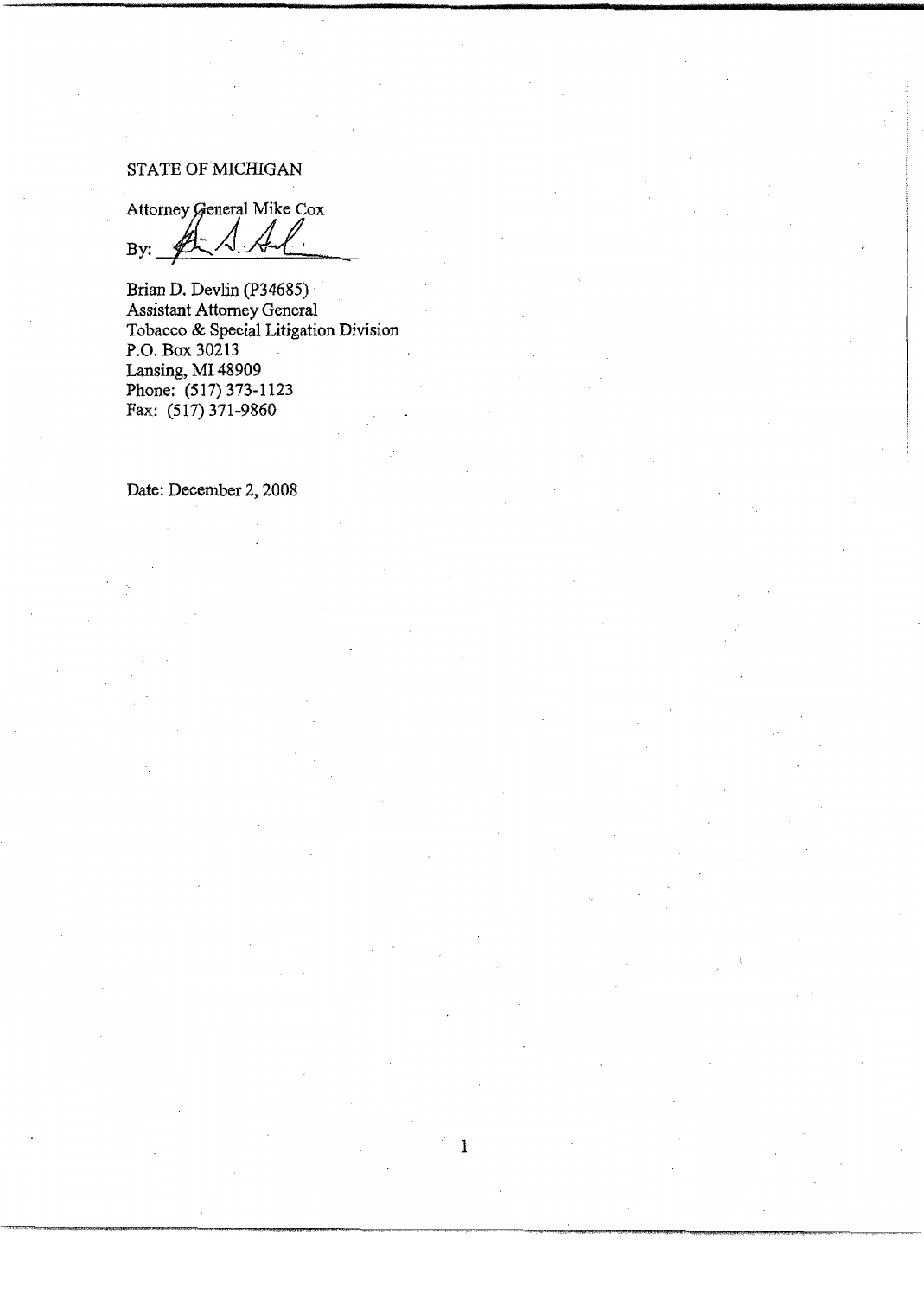Mike McGrath Attorney General for the State of Montana

4 ー  $By:$ Mark McLaverty

State of Montana Assistant Attorney General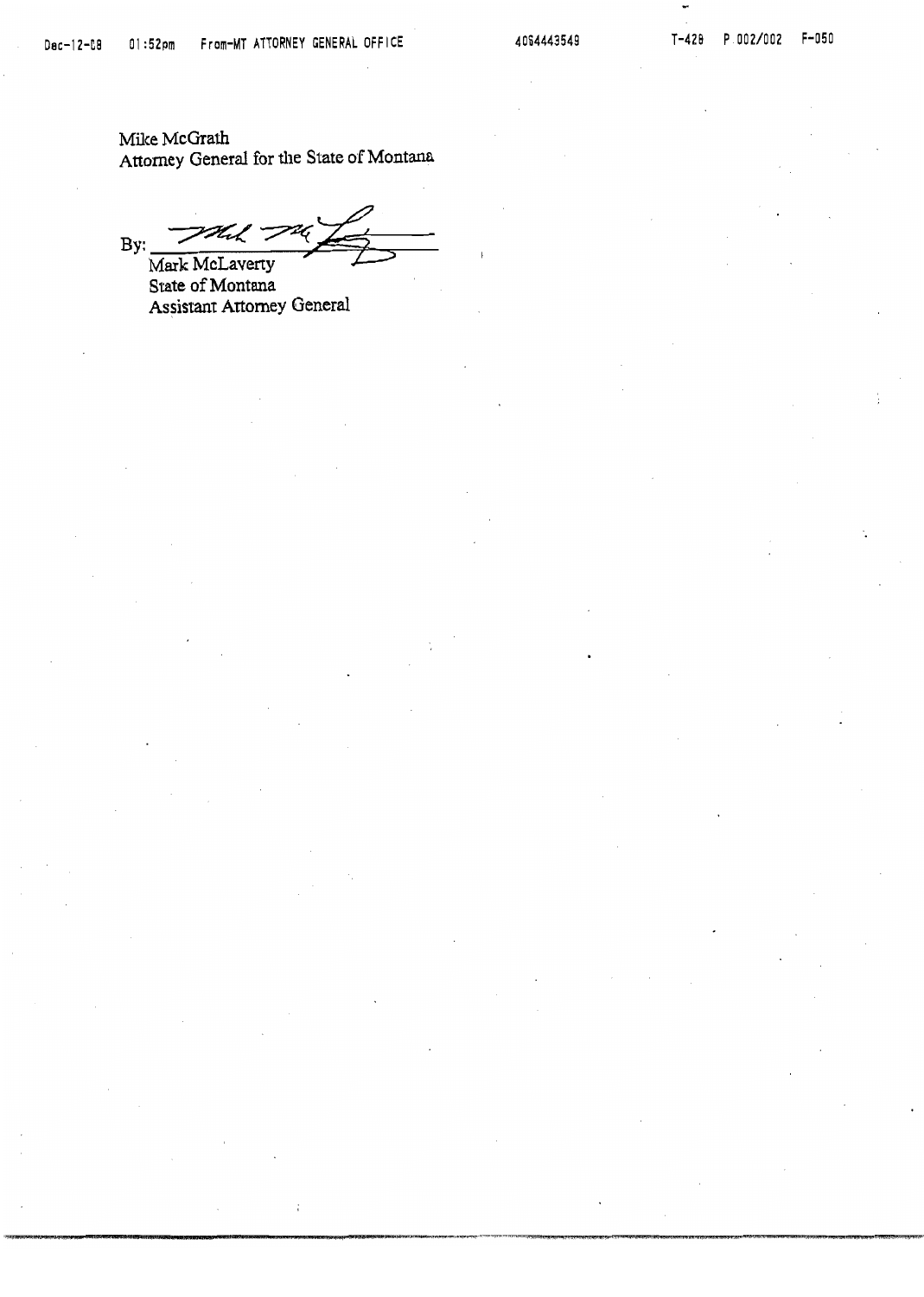### STATE OF NEBRASKA

### ATTORNEY GENERAL JON BRUNING

By:

Lynne R. Fritz<br>Assistant Attorney General<br>Chief, Public Protection Bureau

 $\int_{0}^{3}$  2008. Date: December  $\mathcal{G}$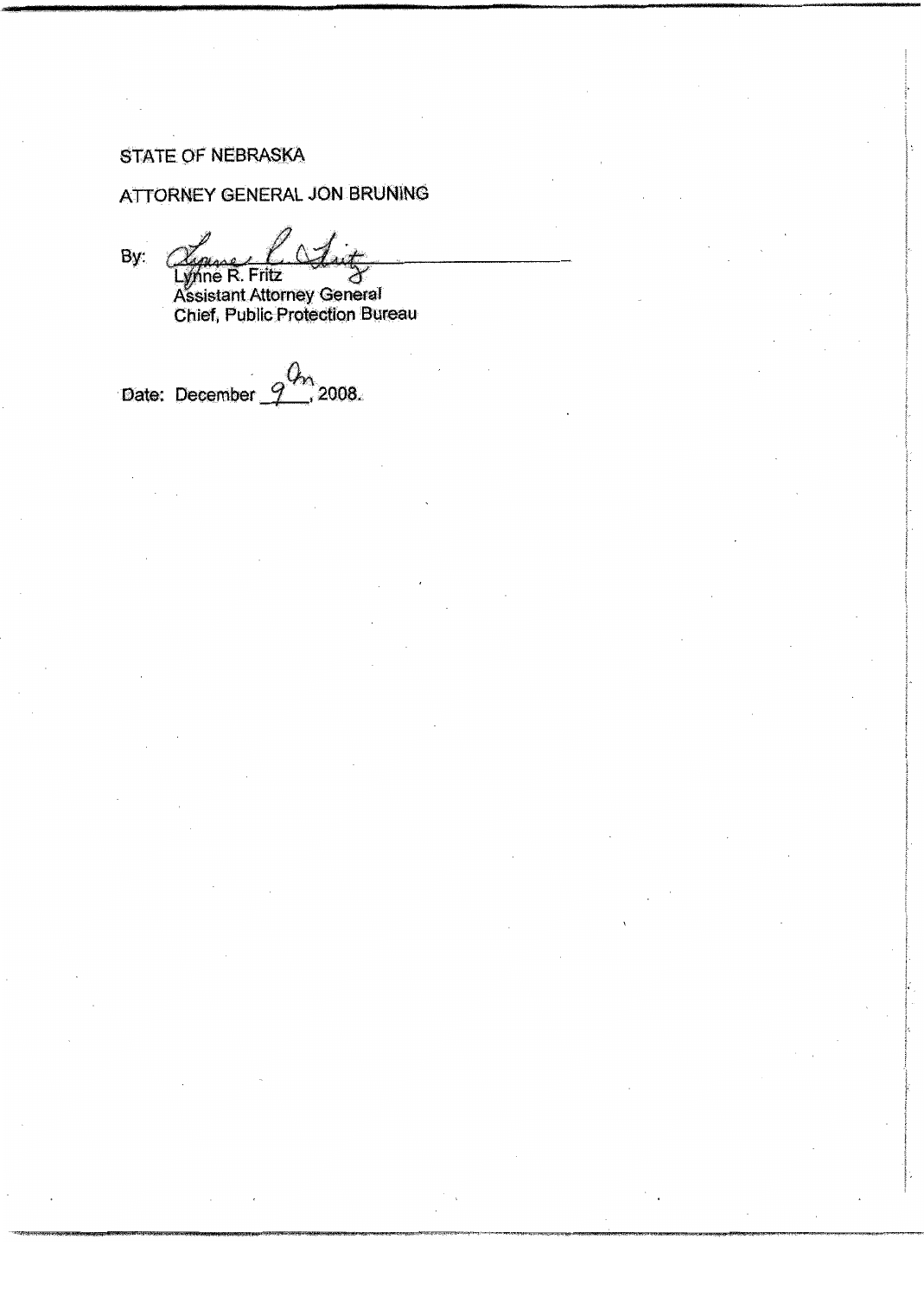P.2/2

STATE OF Nevada Attorney General Catherine Cortez Masto

Date: 9 Dec  $-200$   $\Omega$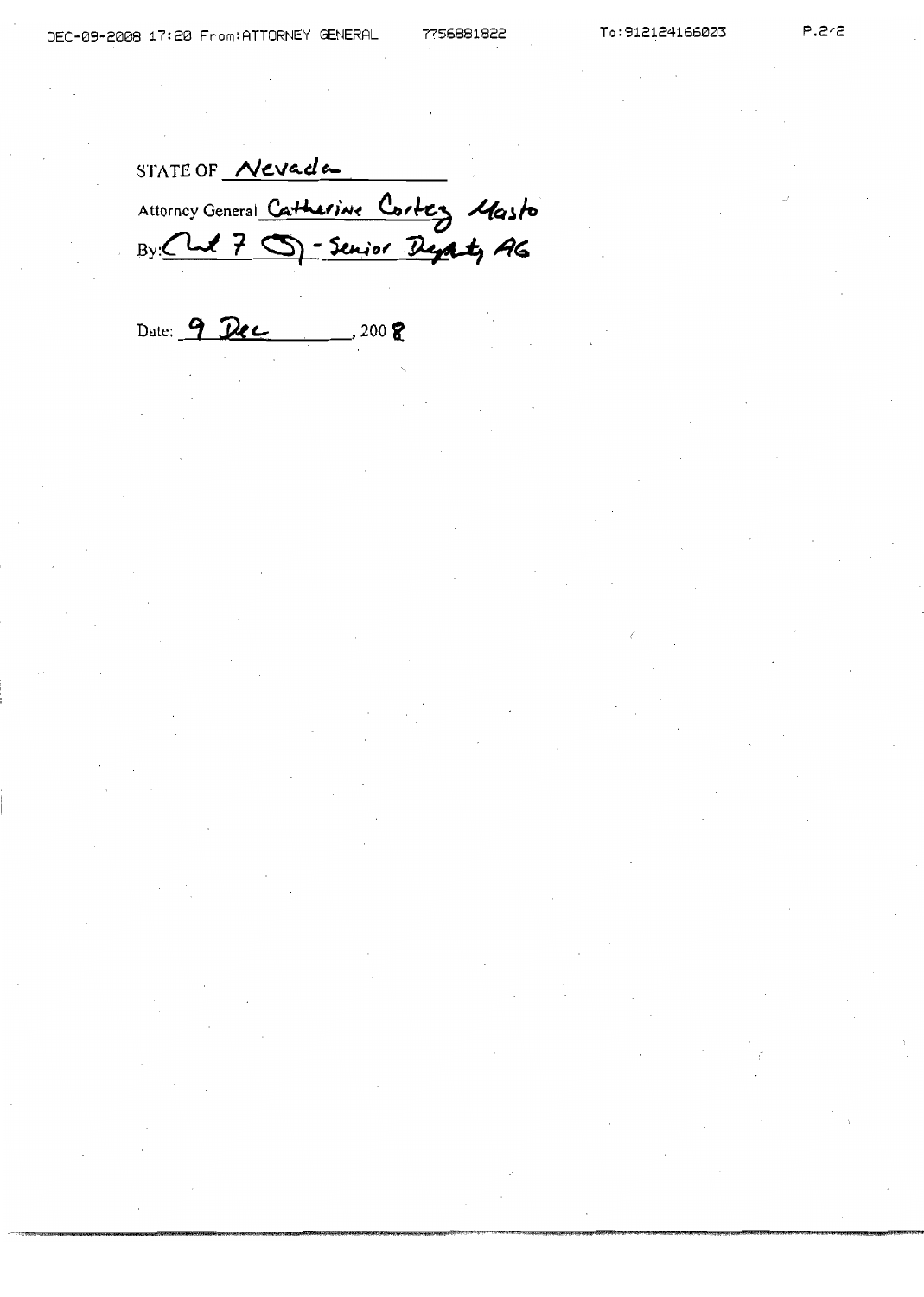### STATE OF NEW HAMPSHIRE

Attorney General Kelly A. Ayotte

 $By:$ David A. Rienzo

**Consumer Protection and Antitrust Bureau** 33 Capitol Street Concord, New Hampshire 03301  $(603)$  271-1249

Date: December 10, 2008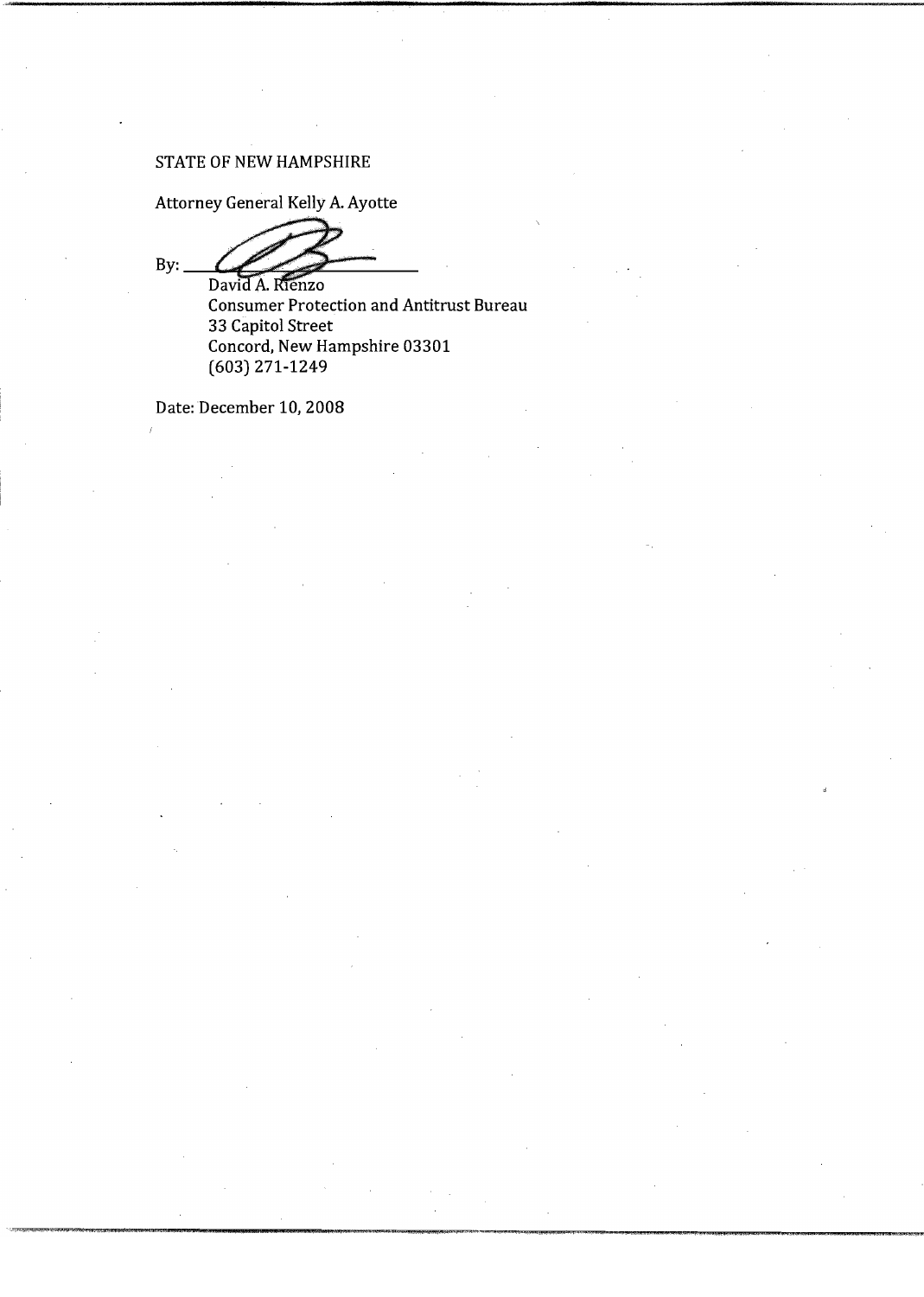In the Matter of Santa Fe Natural Tobacco Company

Dated: December 11, 2008

### ANNE MILGRAM ATTORNEY GENERAL OF NEW JERSEY

Cathy A. Melitski Deputy Attorney General<br>Office of the Attorney General 124 Halsey Street P.O. Box 45029-5029 Newark, New Jersey 07101

 $By:$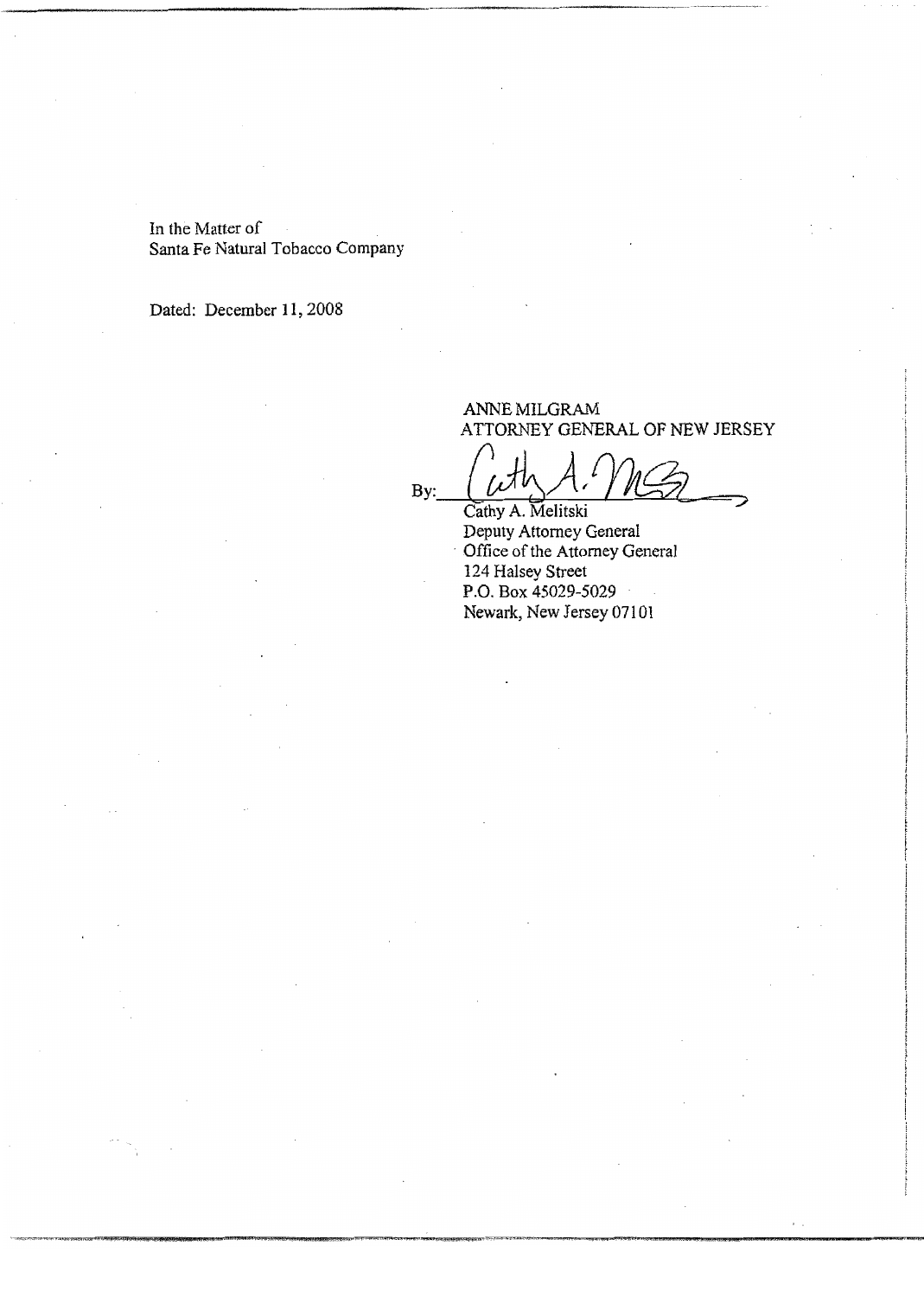GARY K. KING,<br>Attorney General of New Mexico

 $\mathbf{By}$ 

David K. Thomson Deputy Attorney General P.O. Drawer 1508 Santa Fe, NM 87504-1508  $(505)$  827-7416 E-mail: DThomson@nmag.gov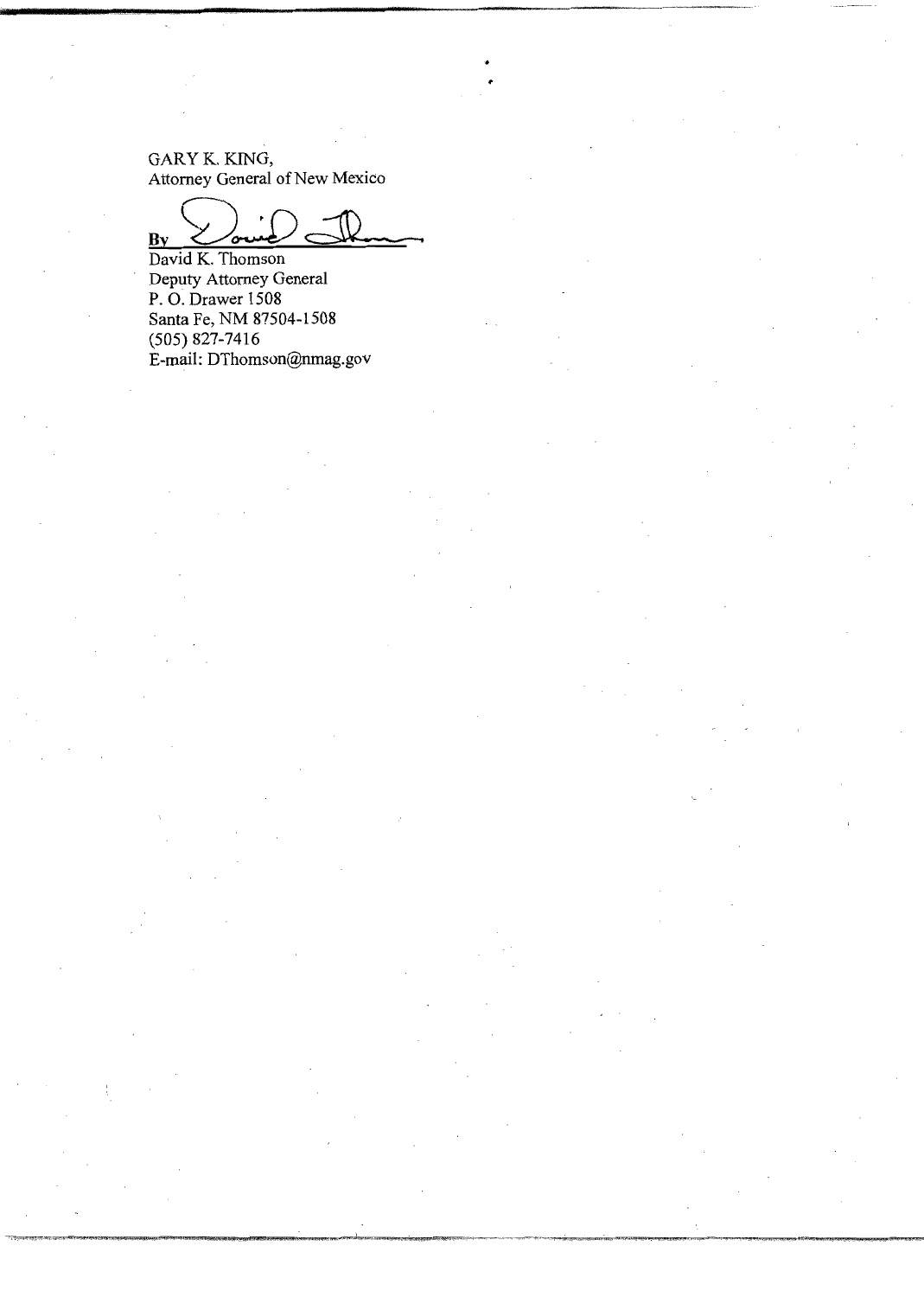STATE OF NORTH DAKOTA Attorney General WAGNE STENETLIEN  $\overline{\mathbf{B}}$ y

Date: December 9, 2008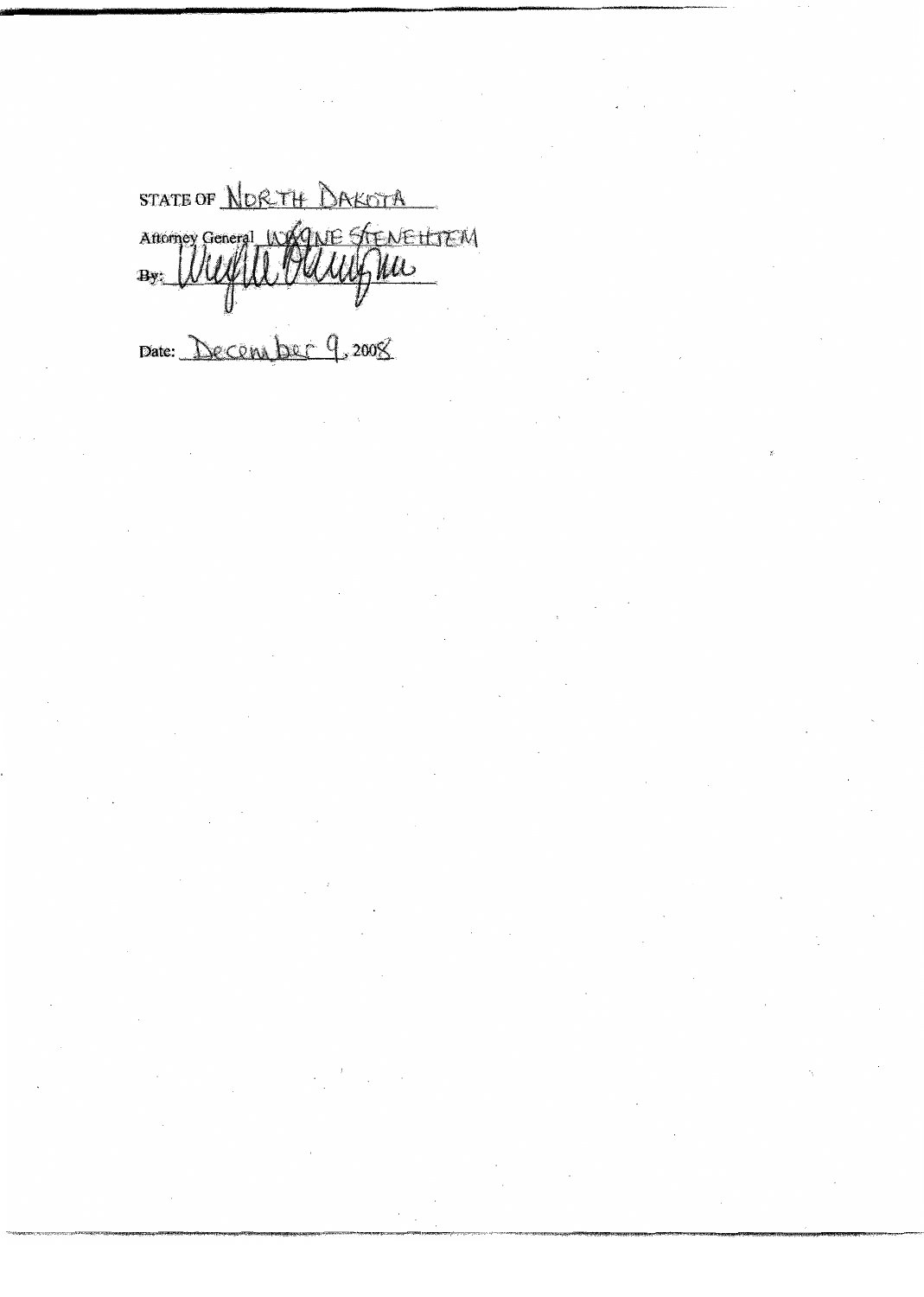| <b>STATE OF</b>         | Ohio |                          |  |  |
|-------------------------|------|--------------------------|--|--|
| <b>Attorney General</b> |      | Nancy H. Rogers          |  |  |
| By:                     |      | Susan C. Walker SweenCNd |  |  |

November  $24$ ,  $200\frac{8}{3}$ Date: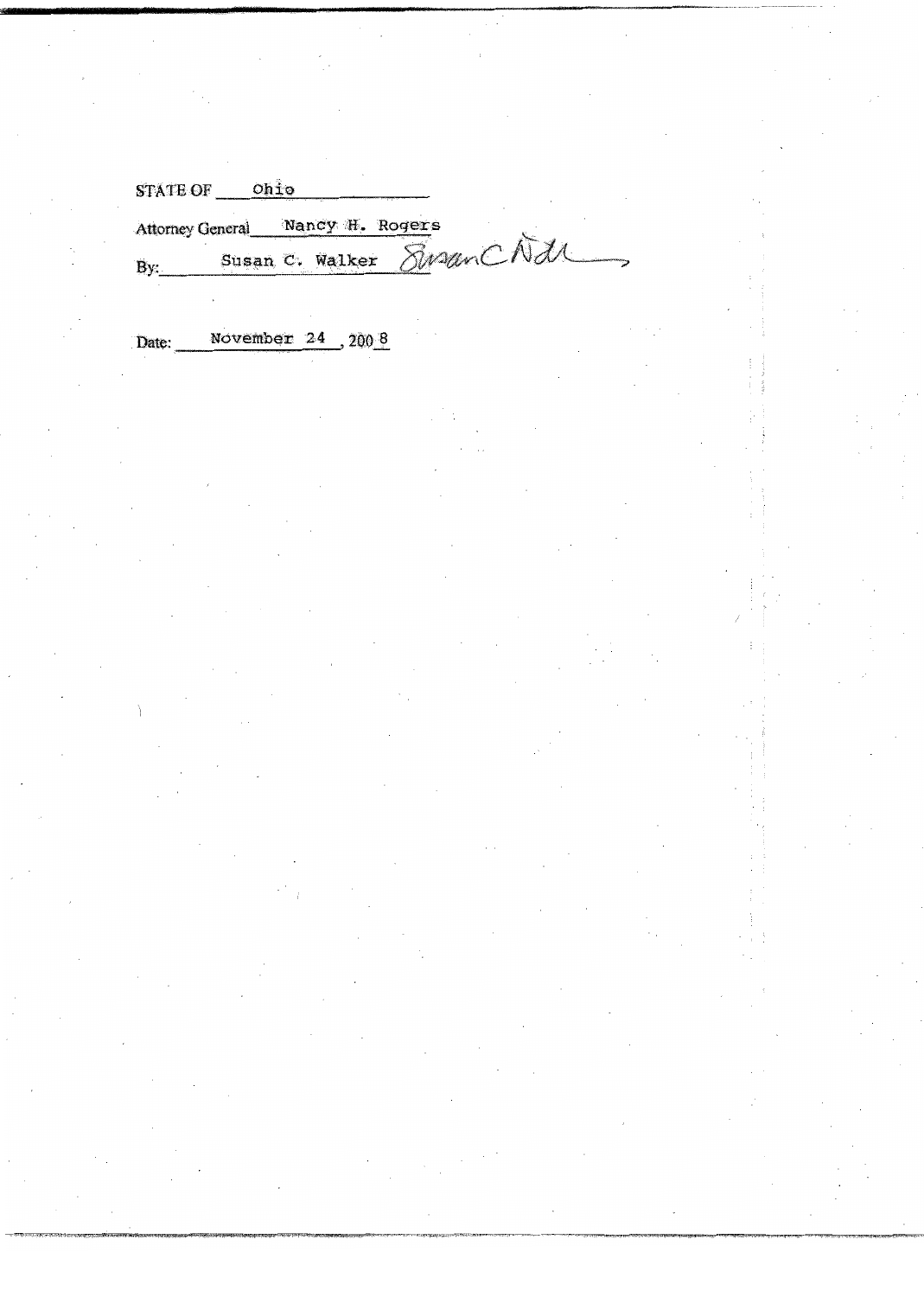## STATE OF OKLAHOMA

W.A. Drew Edmondson Attorney General of the State of Oklahoma

By: ≈

P. Clayton Eubanks Assistant Attorney General Tobacco Enforcement Unit

Date: November 25, 2008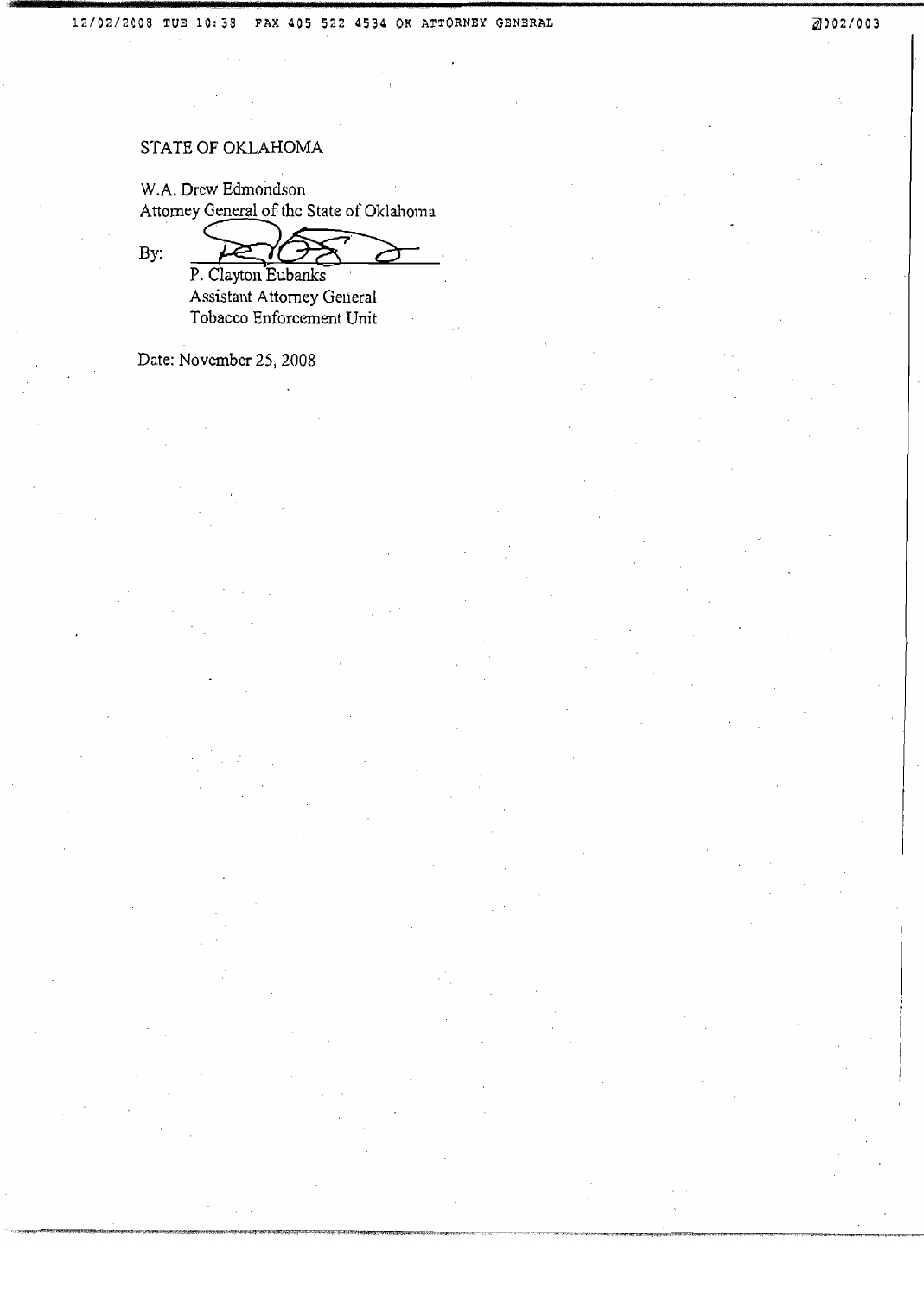STATE OF ORE 60N Attorney General HARDY MYERS

Date:  $12/16$  . 2008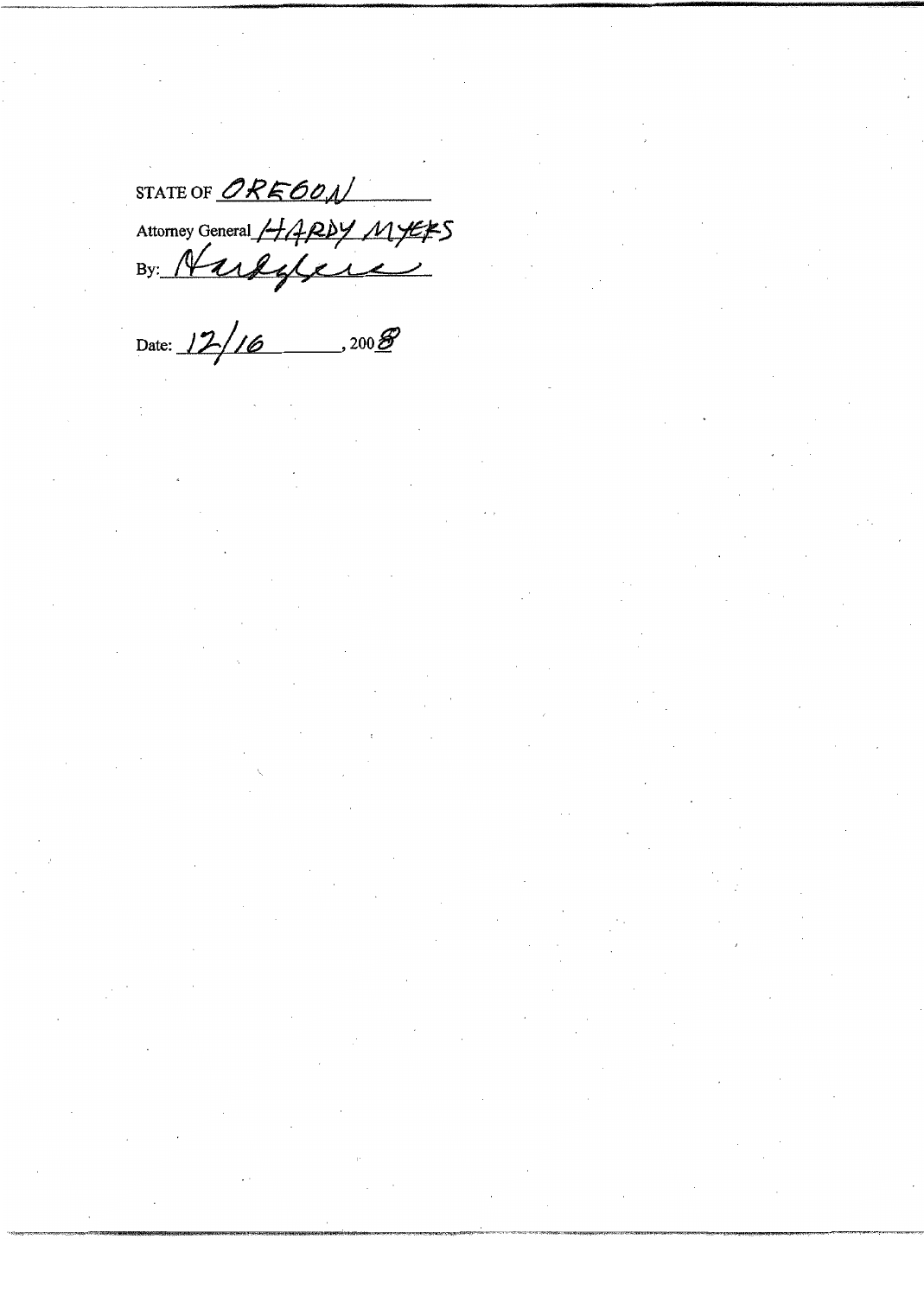STATE OF PENNSYLVANIA Date: December 9 2008

**PAGE** 5 - 72

FILE No.038 12/09 '08 00:19 1D:PA.ATTY.GEN-TOBACCO\_ENE. FAX:7177050916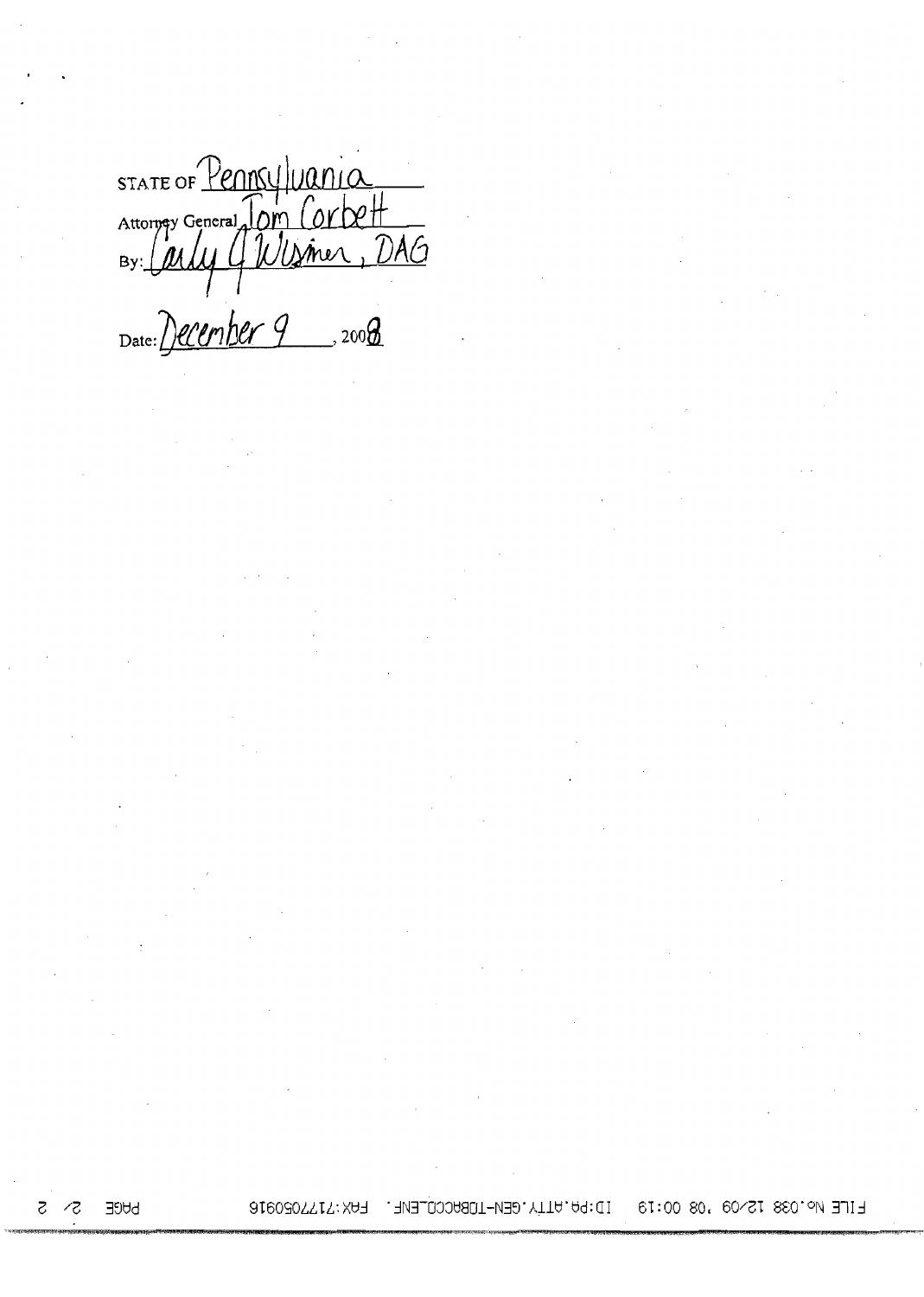IN RE: Santa Fe Natural Tobacco Company, Inc. Settlement (NY)

 $x = 1 - x$ 

Respectfully submitted, PATRICK C. LYNCH, in his capacity as Attorney General for the State of Rhode Island,

By His Attorney,

Maureen G. Glynn (#3800) Assistant Attorney General Rhode Island Department of Attorney General 150 South Main Street Providence, RI 02903-2907 Tel: (401) 274-4400 x 2301 Fax: (401) 222-2995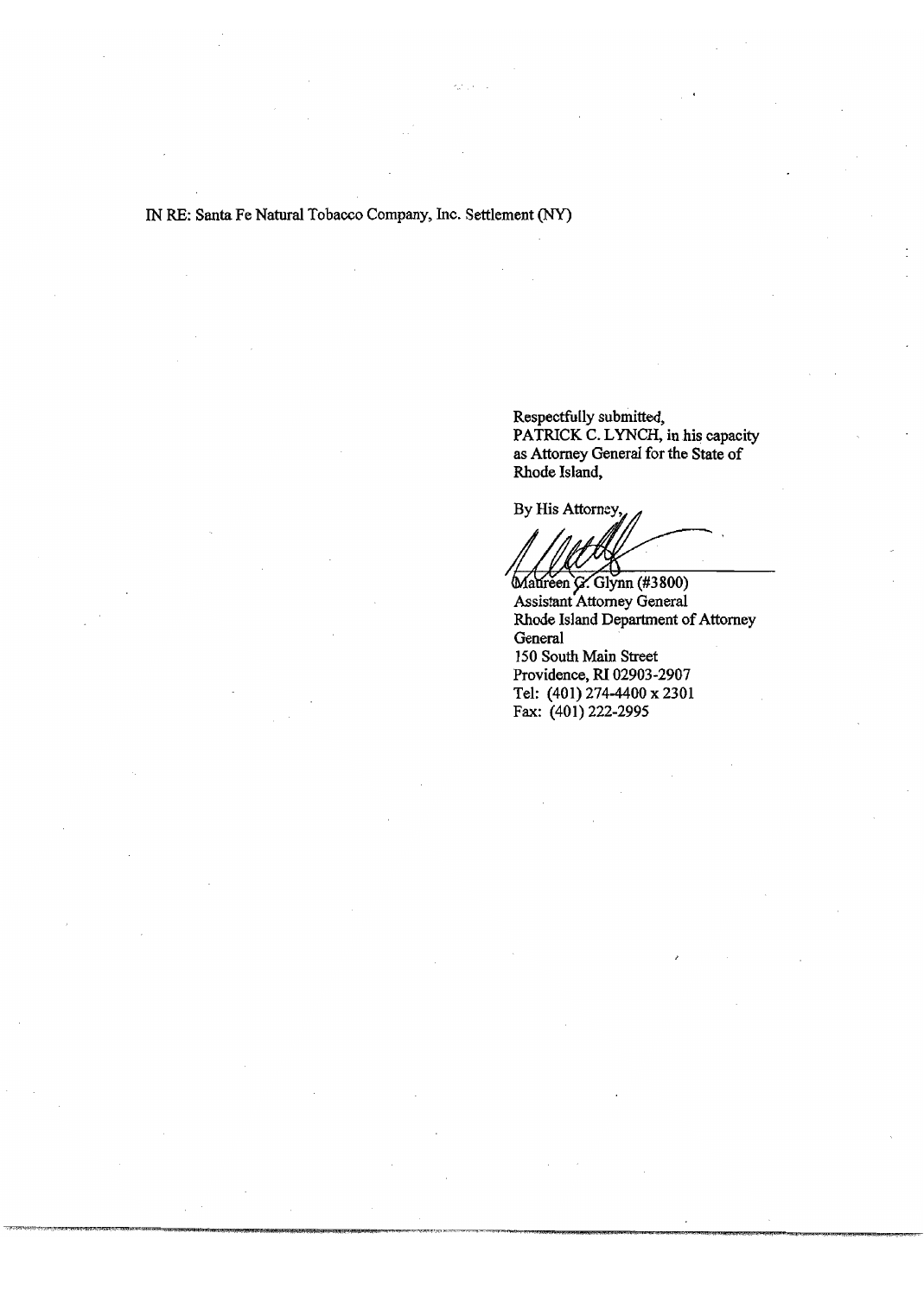STATE OF South Carolina<br>Attorney General Henry D. Mc Master

Date:  $\bigcup_{\emptyset}$   $\bigcirc$   $\bigcirc$  7 .200 8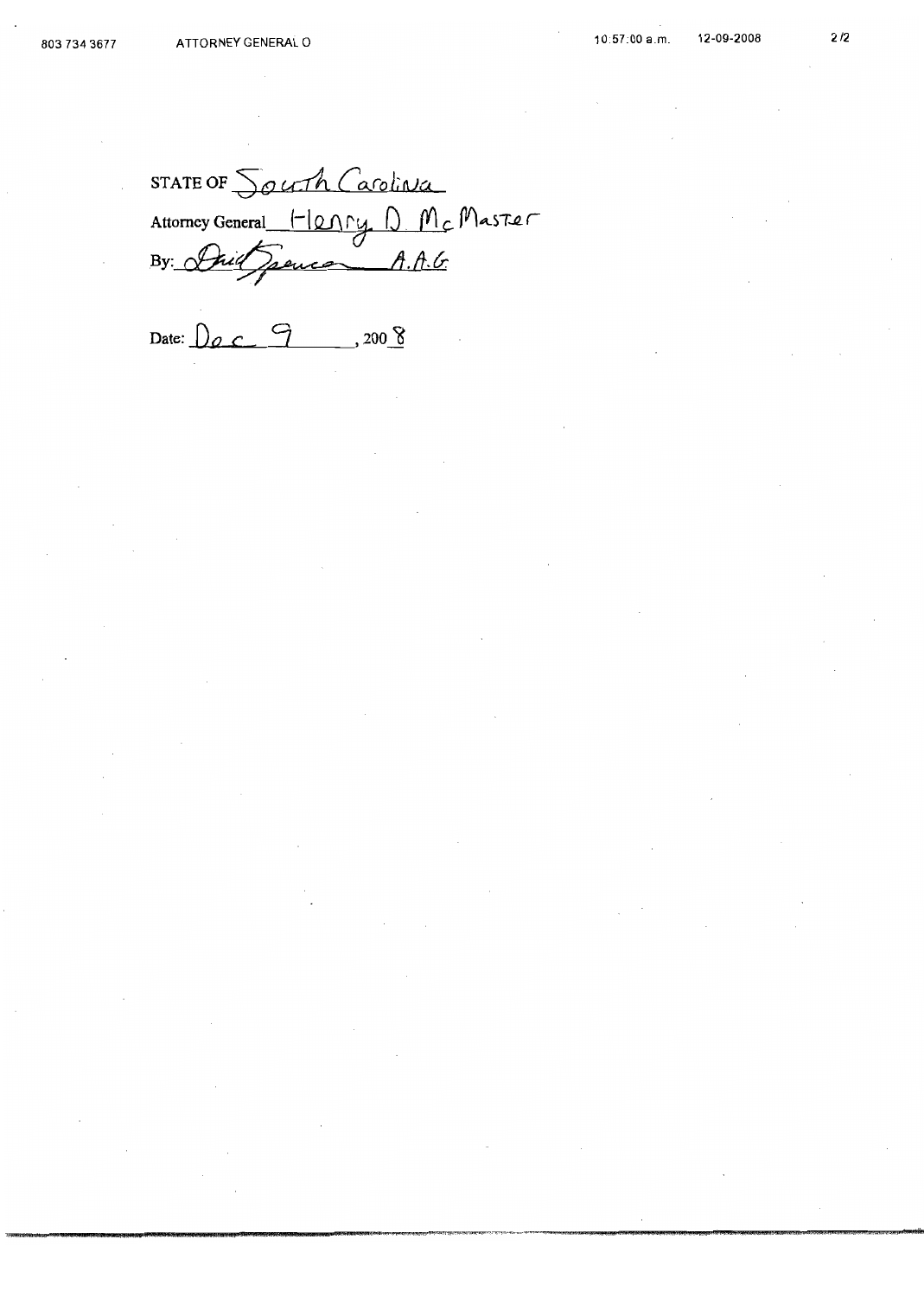# STATE OF SOUTH DAKOTA

Attorney General Lawrence E. Long

 $ByC$ Patricial encher

Date: December  $2\frac{M}{2}$  2008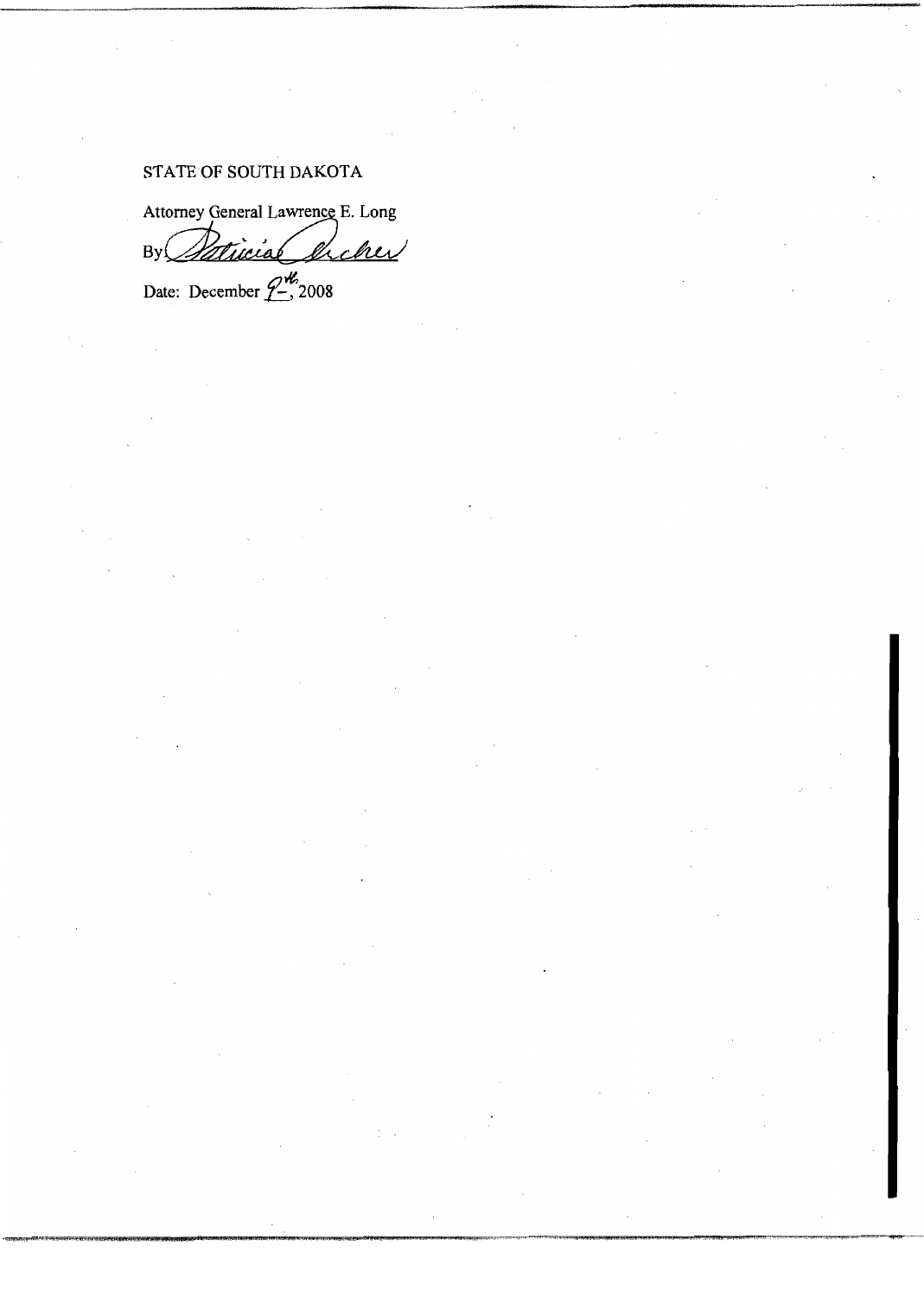STATE OF Tennessee Attorney General Robert E. Cooper, Jr.

Date: **Maternber 26** . 200 8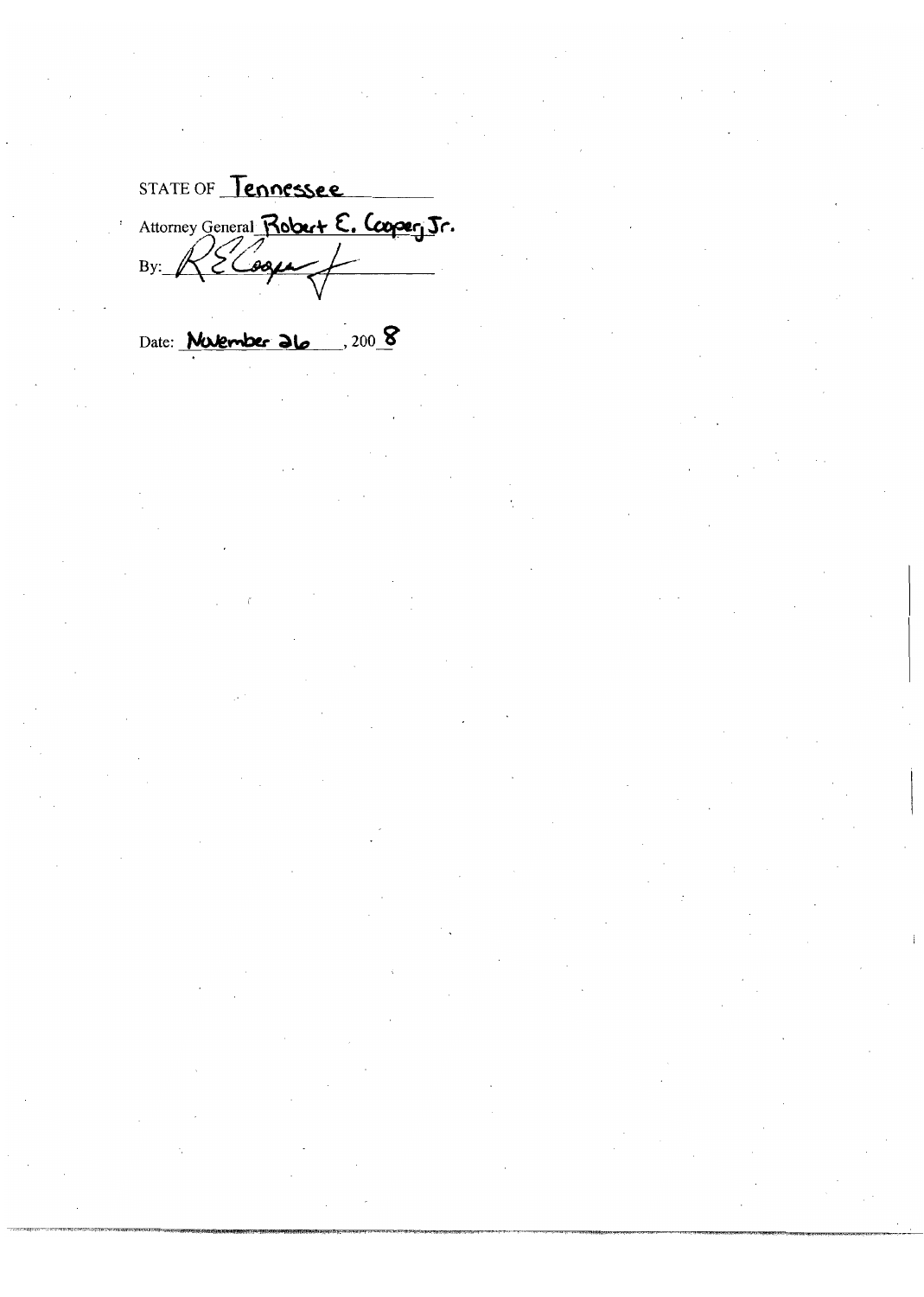STATE OF UTAH Attorney General, Mark Shurtleff

By: wilm insman

Katharine H. Kinsman<br>Assistant Attorney General

Date: December 9, 2008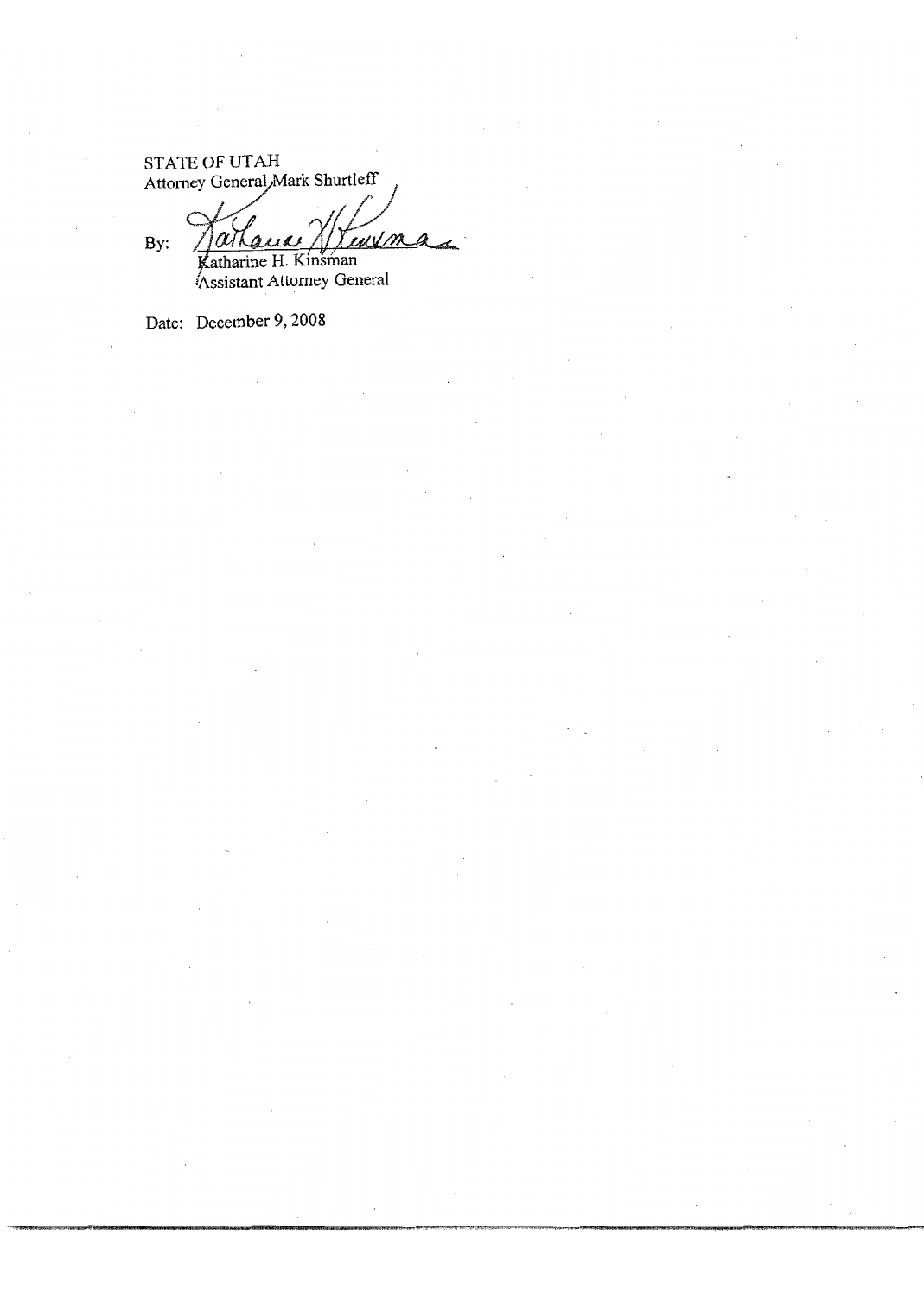STATE OF VERMONT Attomey General William Sorrell  $By:$ Christy Taylor Hihaly, AAG Dec. 8 \_\_ 200 g Date: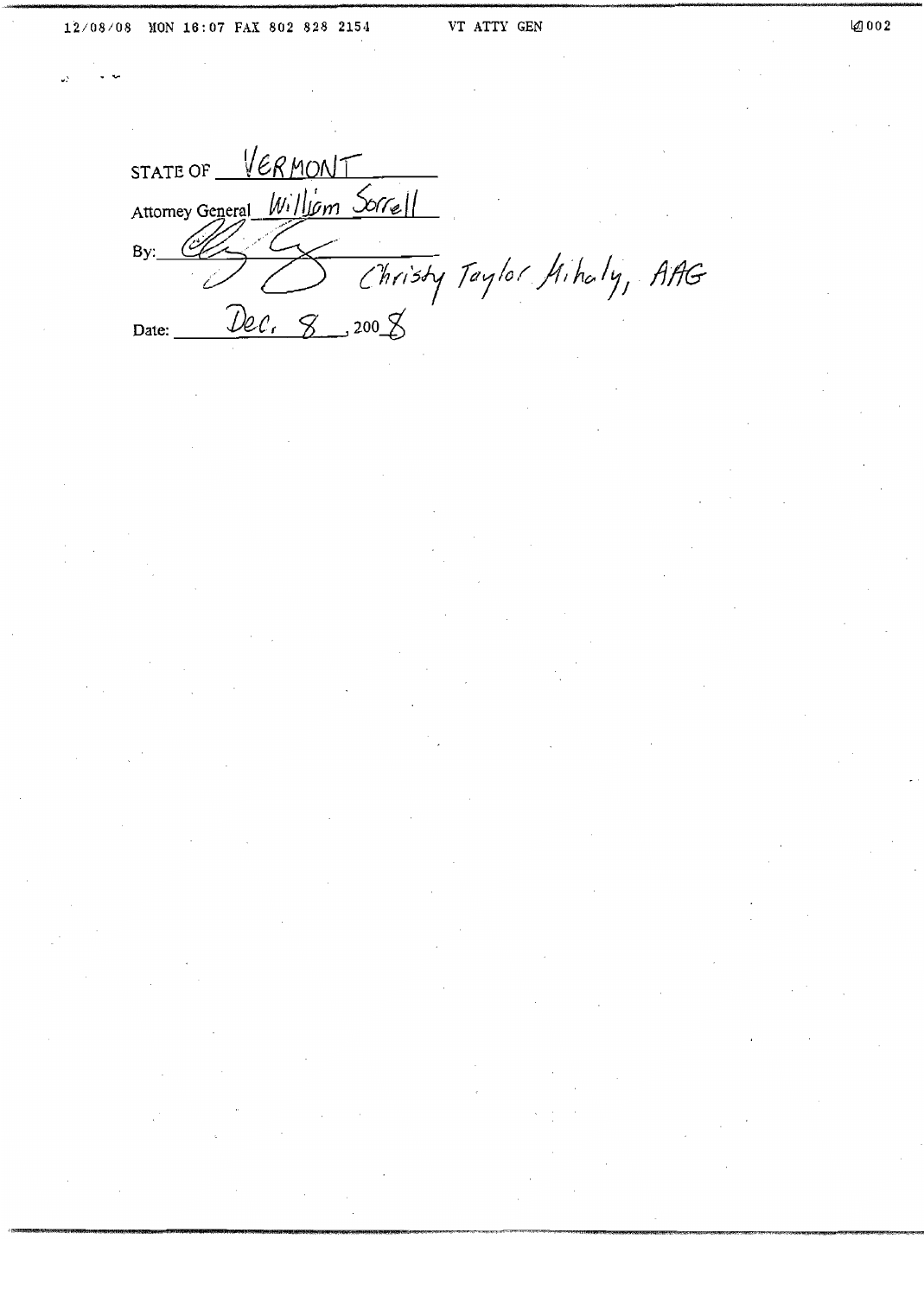STATE OF Washington

Date:  $Du \cdot 22$  $300\frac{8}{5}$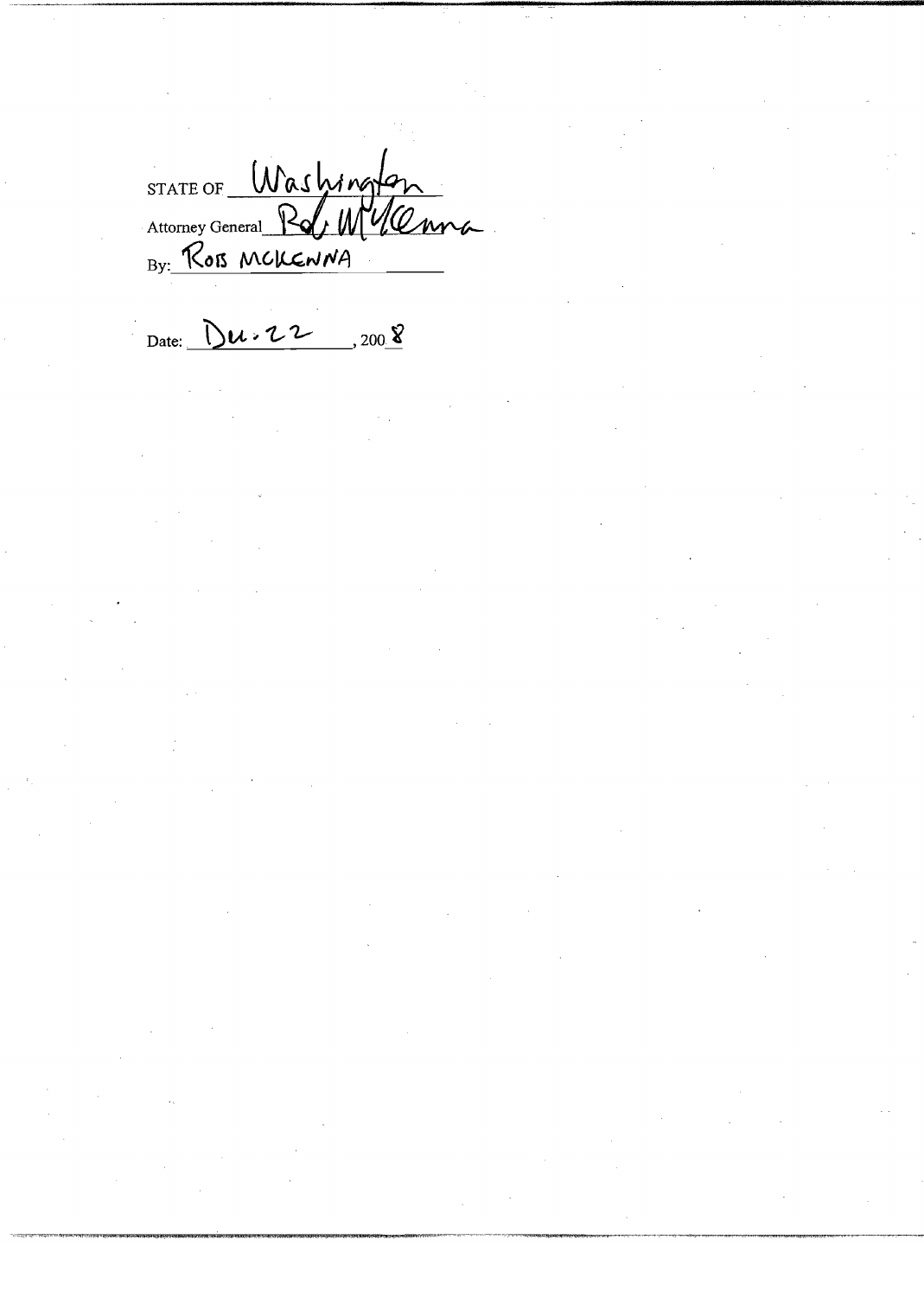STATE OF WEST VIRGINIA Attorney General DARRELL V. MCGRAW, JR By JOHNS DALPORTO FR. ASST. ATT. GEN  $200Z$ Date:  $\sqrt{2}$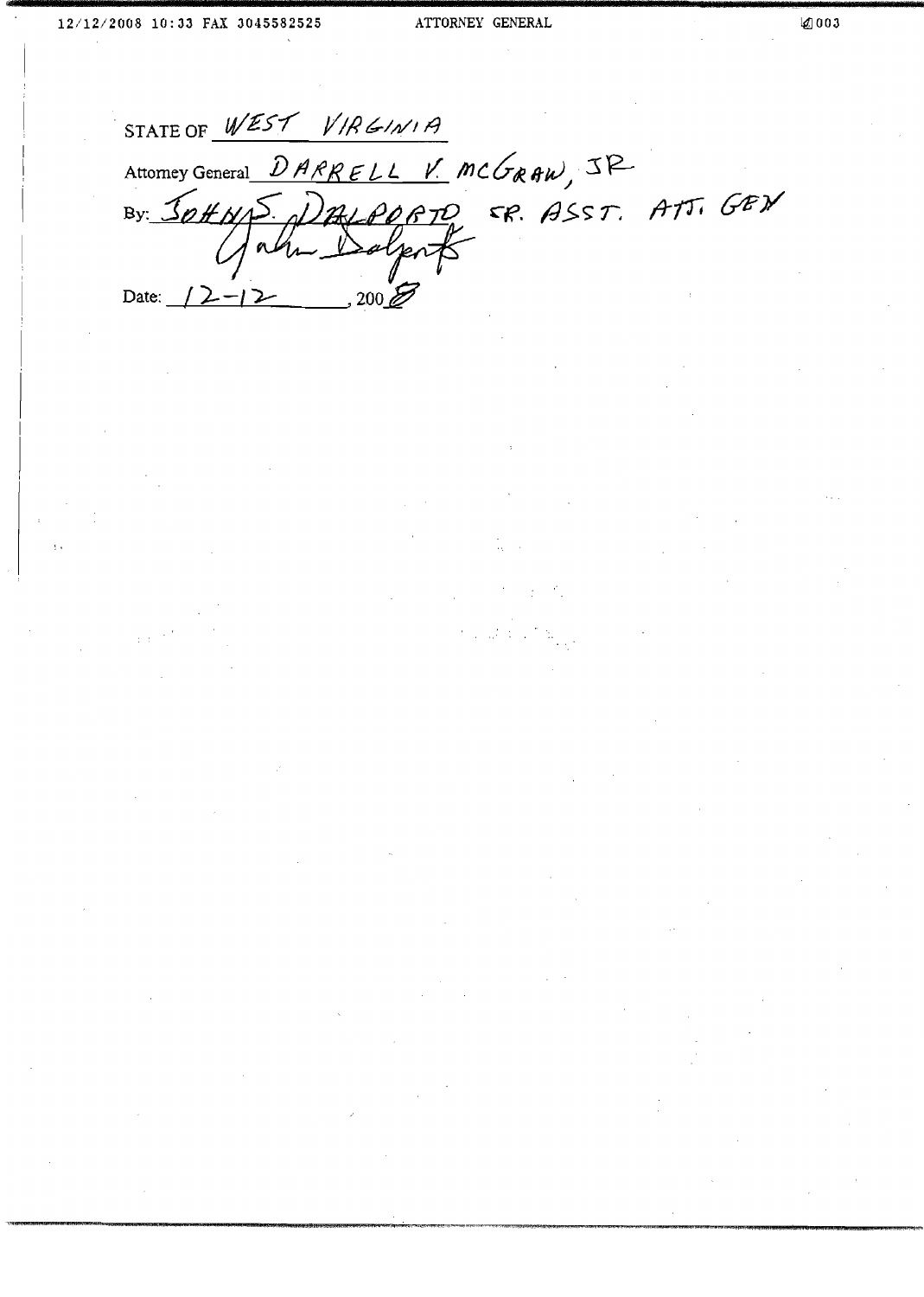Auch Softing

**BRUCE A. SALZBURG** Attorney General of Wyoming 123 Capitol Avenue Cheyenne, WY 82002 (307) 777-7841 (telephone)  $(307)$  777-6869 (facsimile)